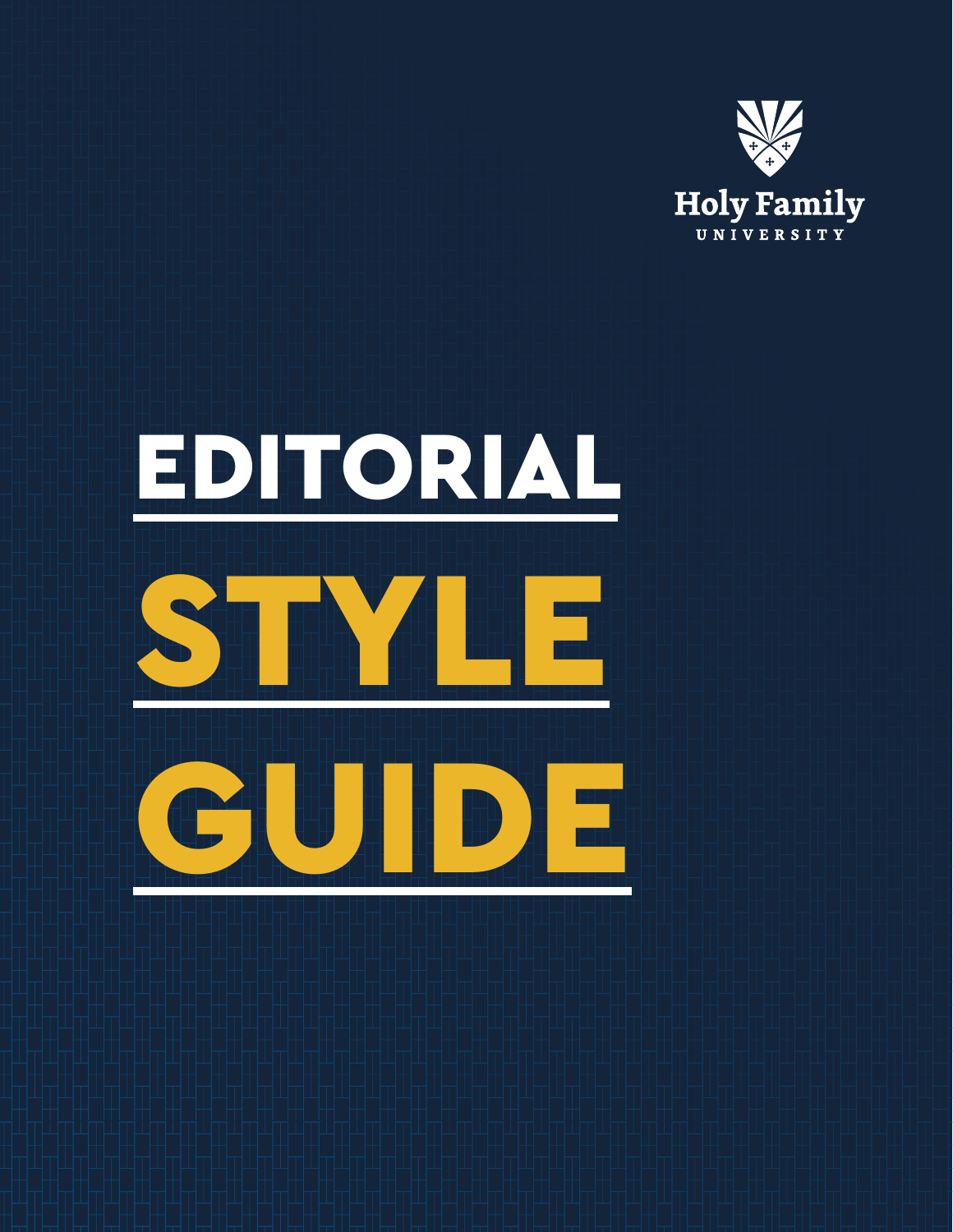

Adherence to the guidelines outlined in the Holy Family University Editorial Style Guide ensures the consistency and quality of content throughout the University.

Holy Family University follows the *Associated Press Stylebook (AP Style)* and uses *Merriam-Webster Dictionary* for its print and online communications. In some cases, the University uses a preferred editorial style. This guide includes some Holy Family-specific variations on AP Style. Academic disciplines and specialties will require varying style, tone, and citation requirements. Use the Chicago Manual of Style, Associated Press, American Psychological Association, and Modern Language Style (among others) as dictated by the norms of the field.

The Editorial Style Guide is designed to promote the use of a consistent editorial style and to provide clear answers to common questions faced by anyone writing or editing copy for Holy Family University publications.

This guide is a resource for University style and best practices on usage including capitalization trends for degrees and buildings, abbreviations for religious titles, and proper listing for degrees. It also includes information about basic grammar and punctuation, frequently misspelled and misused words, Holy Family-specific terms, and preferred usage.

This guide is updated regularly. If you have a question about editorial style or usage that is not addressed here, please write to communications@holyfamily.edu.

# Inclusive Language

Holy Family University is committed to fostering a diverse, equitable, and inclusive environment. We strive to represent members of our community respectfully and authentically. Throughout this publication are guiding principles that enable the community to achieve this.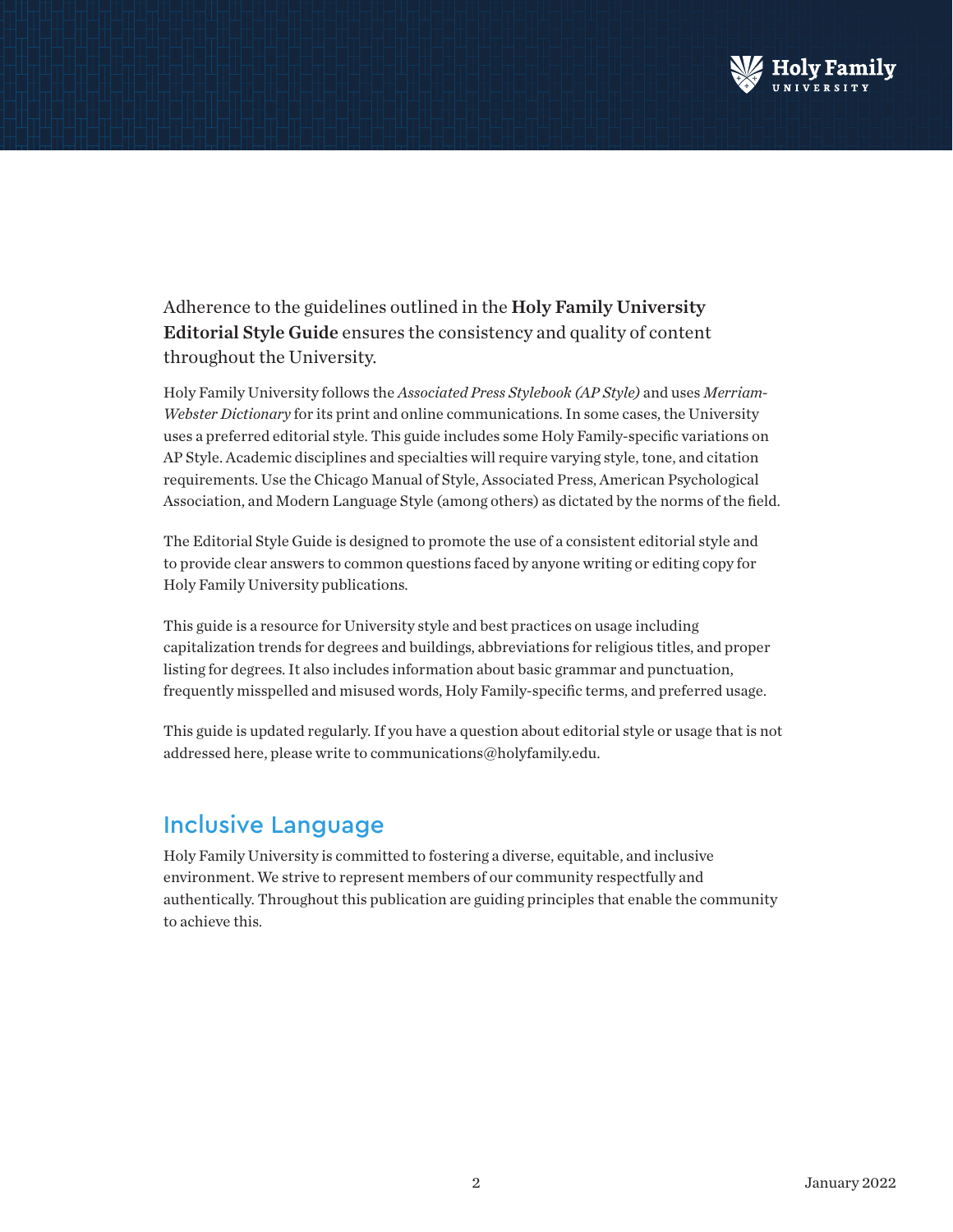



| a or an before h  | Use a before a pronounced h: a historian, a horse. Use an before an aspirated                                                                                                                            |
|-------------------|----------------------------------------------------------------------------------------------------------------------------------------------------------------------------------------------------------|
|                   | h: an hour, an honest person.                                                                                                                                                                            |
| a.m., p.m.        | Lowercase and use periods. Use with a space between numerals.<br>For example: 4:30 p.m.                                                                                                                  |
| abbreviations and | Use abbreviations and acronyms sparingly.                                                                                                                                                                |
| acronyms          | Some well-known acronyms and abbreviations may be used on first<br>reference.                                                                                                                            |
|                   | For example: CEO, CFO, CIA, FBI, NATO, and SAT.                                                                                                                                                          |
|                   | Others may be used on second and subsequent references.<br>For example: Jane Smith, Ph.D., is the director of the Center for Teaching<br>& Learning (CTL) at Holy Family University. The CTL             |
|                   | Omit periods in non-degree, academic program acronyms,<br>as well as acronyms combining degree and discipline.<br>For example: the acronym for Master of Science in Business Analytics<br>would be MSBA. |
|                   | In general, try to avoid using acronyms, particularly those that may be<br>unfamiliar to readers.                                                                                                        |
|                   | Instead of using an acronym to refer to an organization, try to use phrases<br>such as the department, the firm, the center, the institute, or a shortened<br>version of the organization's name.        |
|                   | United Nations and United States should be spelled out when used as nouns.<br>When used as adjectives, abbreviate them as U.N. and U.S. (note the use of the<br>periods).                                |
|                   | For example: U.N. peacekeeping efforts; the U.S. economy.                                                                                                                                                |
| academic credits  | Always use numerals for academic credits except at the start of a sentence.<br>For instance: The course carries 4 credits, the 18-credit program, but Nine<br>of the 24 credits are electives.           |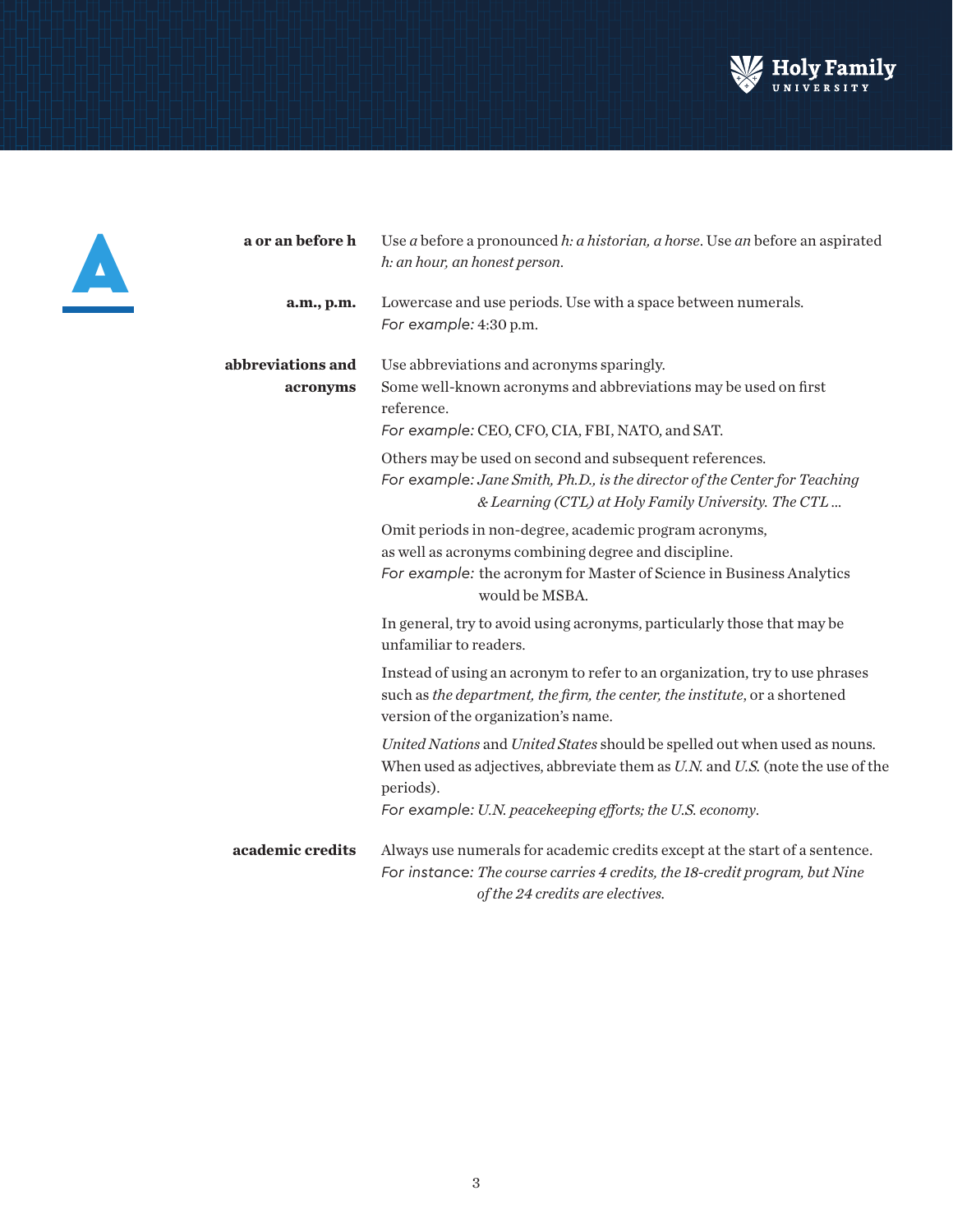

| academic degrees<br>and disciplines | Use an apostrophe in bachelor's degree and master's degree.<br>For example: He earned a master's degree in philosophy at Holy Family<br>University. Note the use of capitalization and no apostrophe in<br>Bachelor of Arts, Master of Science, Doctor of Philosophy, etc.                                                                                                                                                                                                                                                                                                                                                                                                                                                                                                                             |
|-------------------------------------|--------------------------------------------------------------------------------------------------------------------------------------------------------------------------------------------------------------------------------------------------------------------------------------------------------------------------------------------------------------------------------------------------------------------------------------------------------------------------------------------------------------------------------------------------------------------------------------------------------------------------------------------------------------------------------------------------------------------------------------------------------------------------------------------------------|
|                                     | Note also the correct use of the words doctorate and doctoral: She received<br>master's and doctoral degrees from Holy Family University. She earned<br>a doctorate in theology.                                                                                                                                                                                                                                                                                                                                                                                                                                                                                                                                                                                                                       |
|                                     | The academic discipline in which the degree was earned should be lowercase,<br>even if it is the formal name of a program, except for those disciplines that<br>are proper nouns: bachelor's degree in sociology, master's degree in theology,<br>bachelor's degree in English, bachelor's degree in African and African American<br>studies, master's degree in international political economy and development.<br>This guideline also applies to majors and minors.                                                                                                                                                                                                                                                                                                                                 |
| addressing<br>correspondence        | For guidance on forms of address, refer to Emily Post's Guide to Addressing<br>Correspondence.www.emilypost.com/communication-and-technology/<br>notes-and-letters/96-guide-to-addressing-correspondence                                                                                                                                                                                                                                                                                                                                                                                                                                                                                                                                                                                               |
| adviser (not advisor)               |                                                                                                                                                                                                                                                                                                                                                                                                                                                                                                                                                                                                                                                                                                                                                                                                        |
| advisory                            |                                                                                                                                                                                                                                                                                                                                                                                                                                                                                                                                                                                                                                                                                                                                                                                                        |
| affect, effect                      | Affect is commonly used as a verb meaning "to influence." Your attendance<br>and test scores will affect your grade.                                                                                                                                                                                                                                                                                                                                                                                                                                                                                                                                                                                                                                                                                   |
|                                     | Effect is commonly used as a noun meaning "result." His test score had a posi-<br>tive effect on his final grade.                                                                                                                                                                                                                                                                                                                                                                                                                                                                                                                                                                                                                                                                                      |
|                                     | Both words have additional meanings; these are the most common uses.                                                                                                                                                                                                                                                                                                                                                                                                                                                                                                                                                                                                                                                                                                                                   |
| <b>African American</b>             | African American may be used to describe an American Black person of Afri-<br>can descent, but the descriptions African American and Black are not inter-<br>changeable. People of color who trace their ancestry to a particular country or<br>region may prefer to be identified as Jamaican American or Caribbean Amer-<br>ican, for example, and not African American. Black is generally considered to<br>be a more inclusive term, but when race and ethnicity are relevant to stories<br>and other communications, consult with the person or people involved if<br>appropriate to determine how they prefer to be identified; follow their prefer-<br>ence and be as precise as possible. The same applies to other ethnic and racial<br>terms, such as Italian American and Chinese American. |
|                                     | / NOTE / Do not use a hyphen to designate dual heritage, whether the<br>words are being used as a compound proper name or as a modifier.<br>Pay attention to the official names of departments and organiza-                                                                                                                                                                                                                                                                                                                                                                                                                                                                                                                                                                                           |

tions, and follow their preference.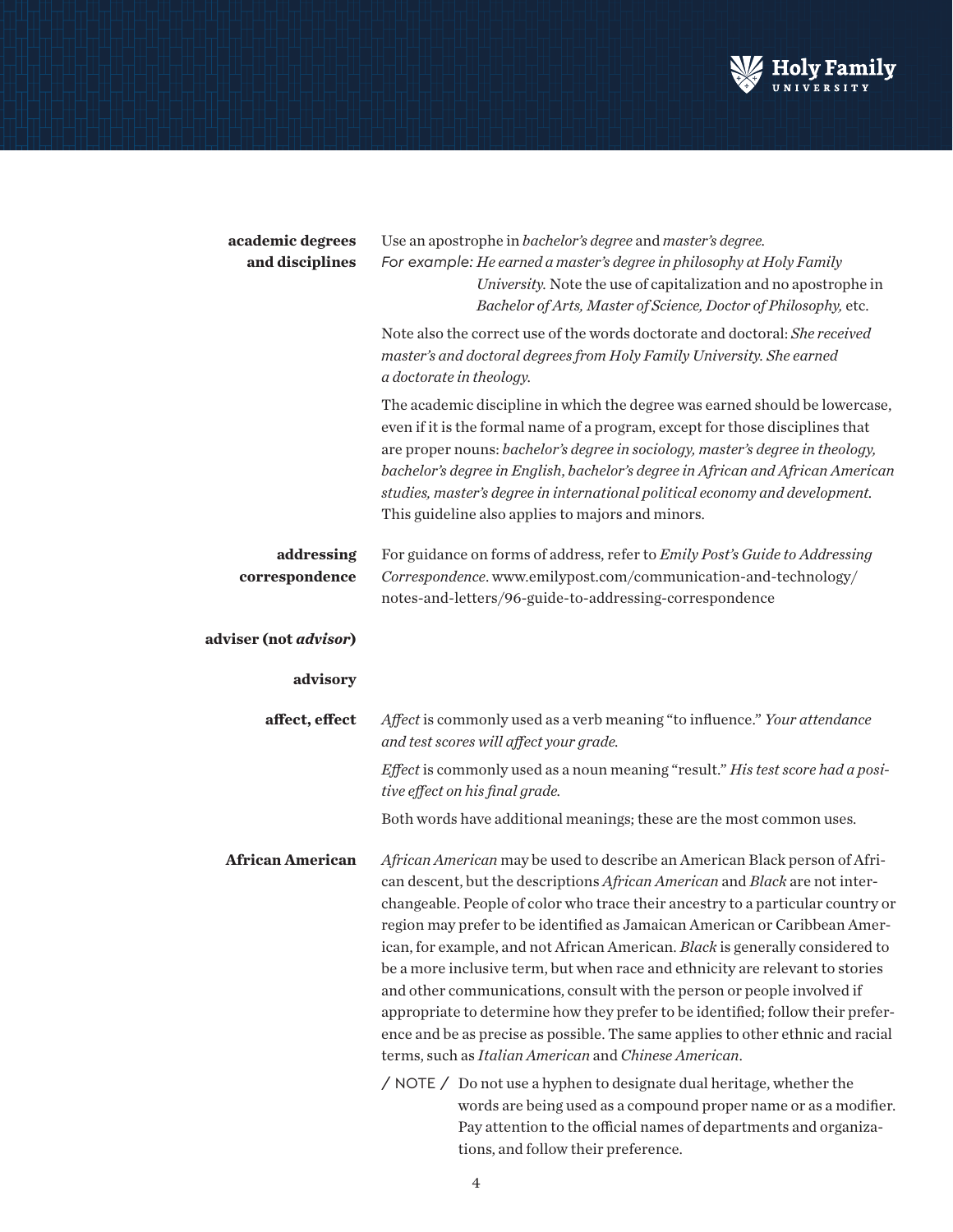

| ages | Always use figures for people and animals. My niece is 2 years old. Ages used |
|------|-------------------------------------------------------------------------------|
|      | as an adjective before a noun or as a substitute for a noun require hyphens:  |
|      | The 21-year-old student, but the student is 21 years old.                     |

# **alumni** Use the following terms:

 *alumnus* when referring to one male *alumna* when referring to one female *alumni* when referring to two or more former students, if some or all are male *alumnae* when referring to two or more former students, if all are female

 Avoid using the words *alum* or *alums* in written copy, unless they are part of a direct quotation. The phrase *alumni and alumnae* is acceptable but not preferred when referring to a group of male and female alumni. Do not use the construction *alumni and/or alumnae* and *alumni/ae*.

 Identify Holy Family University alumni by their class year(s) only. The correct format is as follows:

/ NOTE / Quotation marks can face right or left, but apostrophes for class years always face left.

 The University lists master's degrees in different formats (e.g., MS, MBA, etc.) but just using the "M" allows us to be consistent across the board.

 **Only bachelor's degree** (no comma between last name and class year) John Smith '21

**Only master's degree** (no comma between last name and class year) John Smith M'21

**Only doctoral degree** (no comma between last name and class year) John Smith D'21

**Only honorary degree** (no comma between last name and class year) John Smith H'21

## **Alumni with multiple degrees**

Use commas to separate degrees and list in chronological order (e.g., John Smith '21, M'22)

 Place a comma after the year of graduation if the sentence continues after it. If the person earned more than one Holy Family University degree, list all of them in the above format, separated only by commas, starting with the earliest degree earned and proceeding in chronological order.

 *For example: John D. Smith '58, M'61, has successfully served as the director of public health.*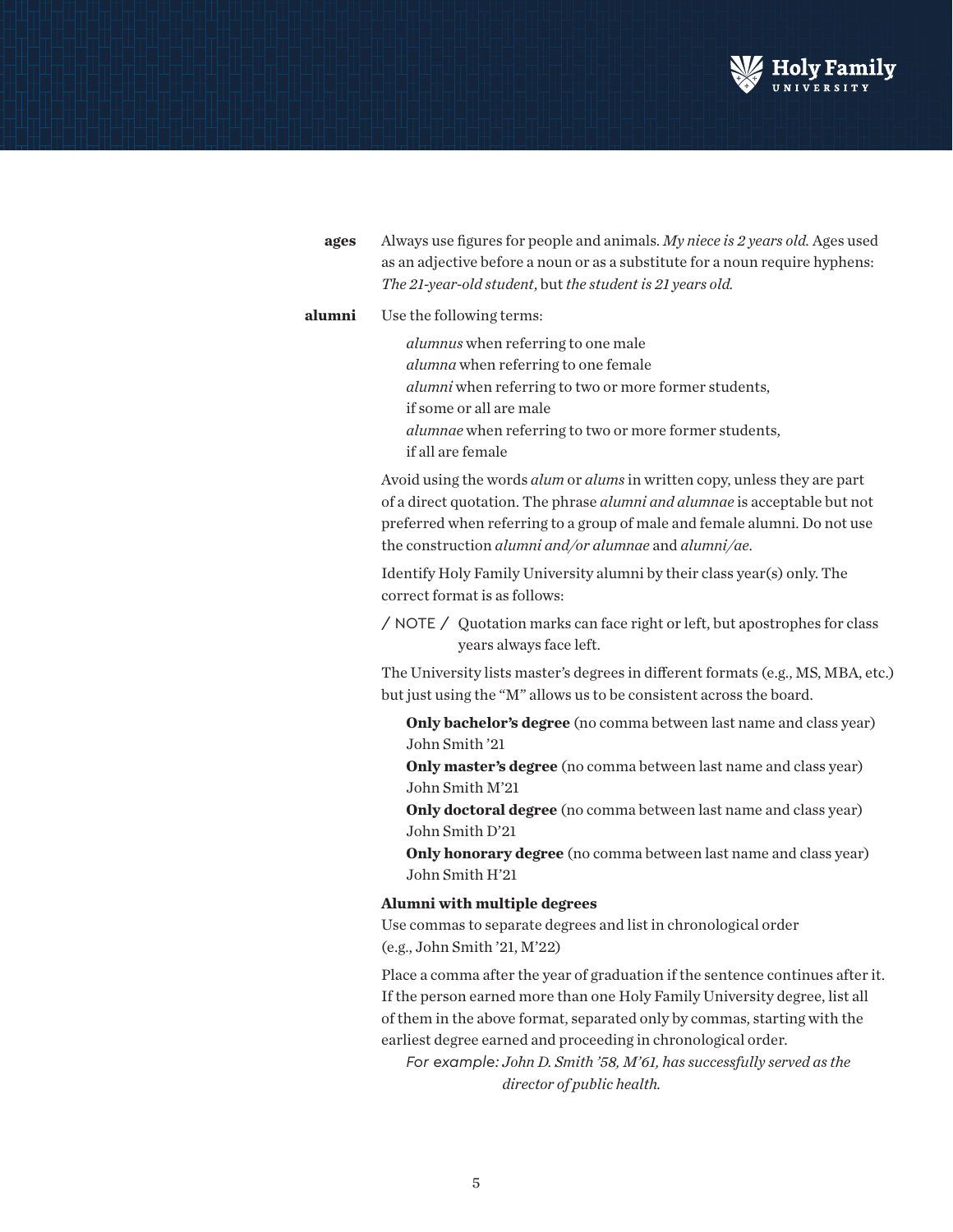

| ampersand $(x)$ | The ampersand, written as $\&$ , is used only if it is part of the official title of<br>an organization, scholarship fund, etc. Do not use as a shorthand for and in<br>general writing. |
|-----------------|------------------------------------------------------------------------------------------------------------------------------------------------------------------------------------------|
|                 | Exception: The ampersand may be used as a design element in promotional<br>copy.                                                                                                         |
| and/or          | Avoid using this expression.                                                                                                                                                             |
| apostrophes     | Apostrophes generally are used to indicate possession, contraction,<br>or missing letters or figures.<br>For example: Holy Family's campus; don't miss class; Class of '99.              |
|                 | Use an apostrophe when indicating the plural form of a single letter.<br>For example: She received three A's and one B.                                                                  |
|                 | Do not use an apostrophe to indicate the plural form of numbers or acronyms.<br>For example: She bought DVDs at the local yard sale.                                                     |
| archdiocese     | Lowercase the word <i>archdiocese</i> except when it is used as part of a proper<br>name.                                                                                                |

# **Archdiocese of Philadelphia**

| area codes | Do not use parentheses or periods. Use hyphens with phone numbers.<br>For example: 800-555-5555 or 267-341-3000.             |
|------------|------------------------------------------------------------------------------------------------------------------------------|
| athletics  | It is the Holy Family University Department of Athletics or the athletics<br><i>department, not the athletic department.</i> |
|            | Holy Family University athletics is also acceptable.                                                                         |



| biannual, biennial            | Biannual is twice a year. Biennial is every two years.                                                                                                                                                                                                                                                    |
|-------------------------------|-----------------------------------------------------------------------------------------------------------------------------------------------------------------------------------------------------------------------------------------------------------------------------------------------------------|
| <b>Bible, bible, biblical</b> | Capitalize Bible when referring specifically to the Scriptures in the<br>Old Testament or the New Testament. Lowercase <i>bible</i> when used<br>as a nonreligious term.<br>For example: The new cook referred to <i>Betty Crocker's Cookbook</i> as his bible.<br>Lowercase <i>biblical</i> in all uses. |
| biblical citations            | Romans 12:2, Philippians 4:8, Isaiah 41:10                                                                                                                                                                                                                                                                |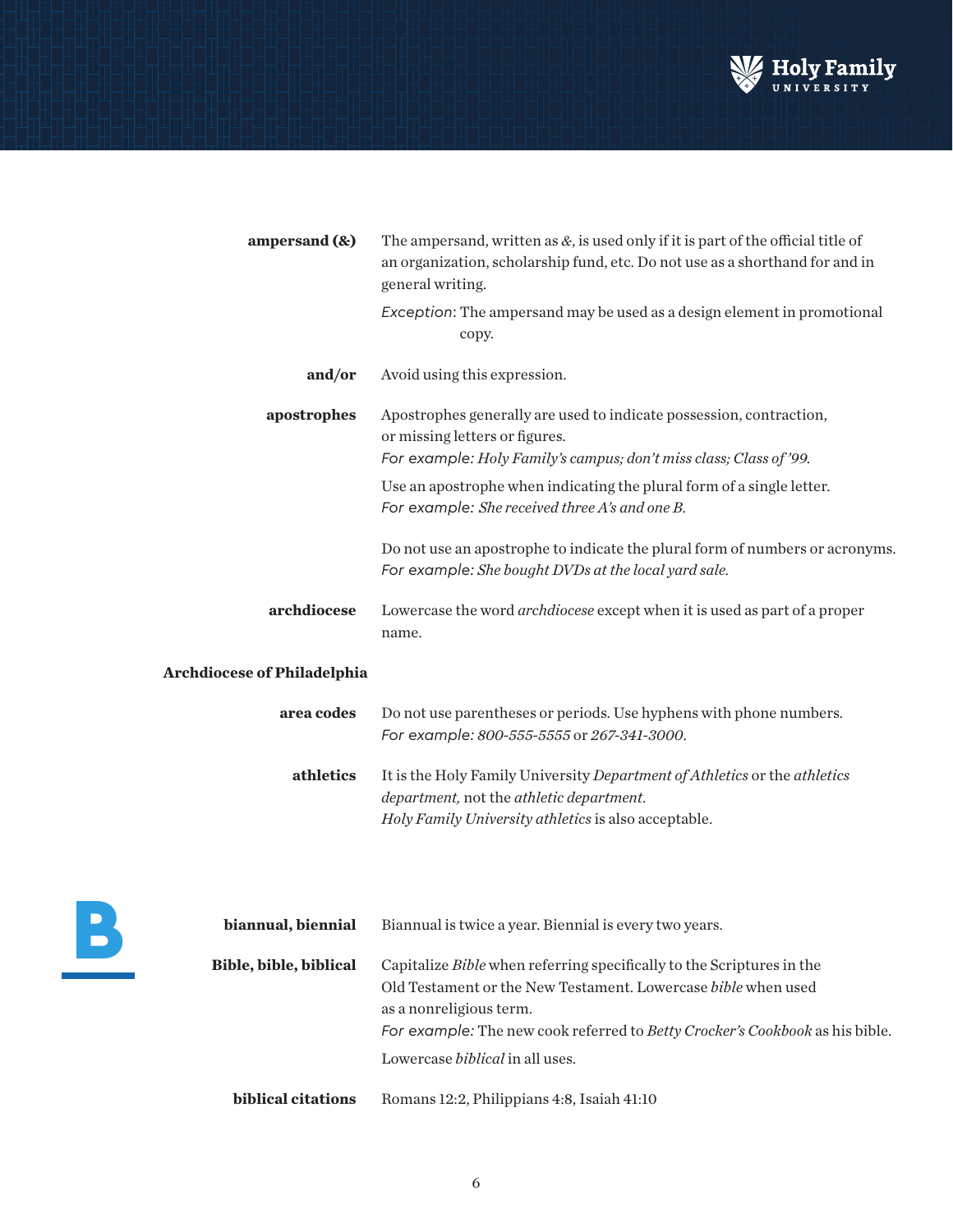

| <b>Black</b>             | Capitalize the word <i>Black</i> when referring to a person's race to convey a sense                                                                                                                                                       |
|--------------------------|--------------------------------------------------------------------------------------------------------------------------------------------------------------------------------------------------------------------------------------------|
|                          | of shared cultures and experiences. Do not use Black as a noun in either the                                                                                                                                                               |
|                          | singular or plural form. When race and ethnicity are relevant to stories and                                                                                                                                                               |
|                          | other communications, consult with the person or people involved, if it's                                                                                                                                                                  |
|                          | possible and appropriate to do so, and find out how they prefer to be identi-                                                                                                                                                              |
|                          | fied; follow their preference and be as precise as possible. African American                                                                                                                                                              |
|                          | may be used to describe American Black people of African descent, but the                                                                                                                                                                  |
|                          | descriptions African American and Black are not interchangeable. People of<br>color who trace their ancestry to a particular country or region may prefer to<br>be identified as Jamaican American or Caribbean American, for example, and |
|                          | not African American. Black is generally considered to be a more inclusive                                                                                                                                                                 |
|                          | term.                                                                                                                                                                                                                                      |
|                          |                                                                                                                                                                                                                                            |
| <b>Blue</b>              | The official name of the Holy Family University Tigers mascot.                                                                                                                                                                             |
| <b>Board of Trustees</b> | Capitalize Board of Trustees when referring to the Holy Family University<br>Board of Trustees.                                                                                                                                            |
| book titles              | (See Titles)                                                                                                                                                                                                                               |
| bulleted lists           | (See vertical lists.)                                                                                                                                                                                                                      |
|                          |                                                                                                                                                                                                                                            |



| <b>Cabinet</b> | The president's Cabinet comprises vice presidents of Holy Family University.                                         |
|----------------|----------------------------------------------------------------------------------------------------------------------|
| campus         | Lowercase in almost all instances: Holy Family University's campus is in<br>Philadelphia.                            |
|                | Exceptions: The word <i>campus</i> should be capitalized in invitations and<br>listings of events.                   |
|                | For example: December $4 \mid$ Holy Family University Christmas Rose<br>3 p.m.   Campus Center   Philadelphia Campus |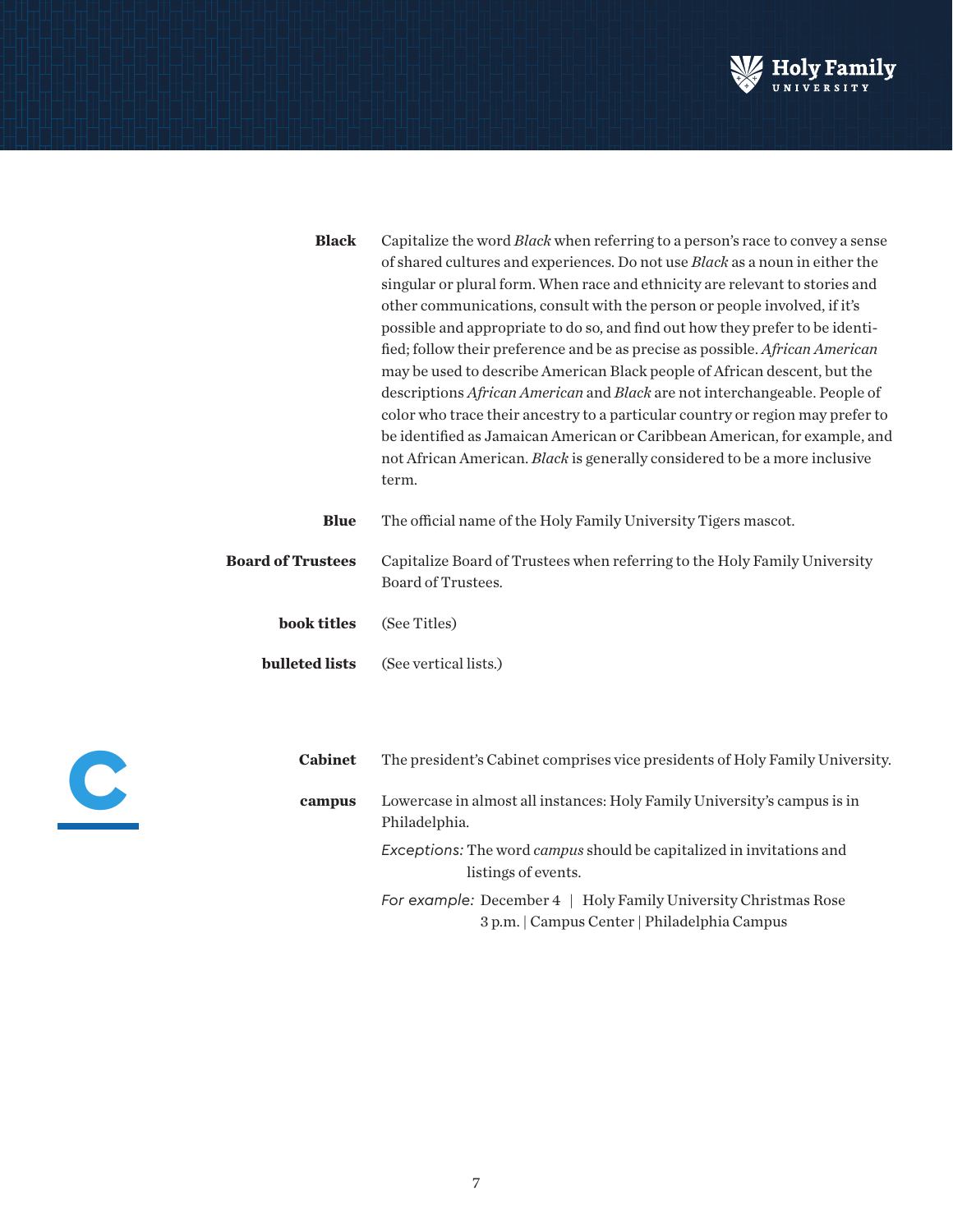

# **capitalization** In general, avoid unnecessary capitalization. Capitalize nouns that uniquely identify a particular person, place, or thing. When in doubt, use lowercase.

 *Some Holy Family-specific examples:*

 Lowercase *commencement* but capitalize *Holy Family University's 65th Annual Commencement*.

 Capitalize common nouns when they are an integral part of the full name of a person, place, or thing. Lowercase common nouns when they stand alone in subsequent references.

*For example: Philadelphia, the city*; but *the Family Center, the Center.*

 In the same vein, capitalize *center* and *department* only when they are used as part of a formal title.

*For example: the Department of History*; *the Center for Teaching & Learning*. Lowercase them if they are used to refer to a center or department informally: *The history department offers courses at the undergraduate and graduate levels.* 

 Capitalize *Homecoming* when referring to the annual Holy Family University event.

 *University* is capitalized when it refers to Holy Family University, as is *Board of Trustees* when it refers to the *Holy Family University Board of Trustees*.

 The word *Mass* is capitalized when it refers to the ceremony. It is celebrated, not said.

Capitalize the word *room* when it is used with a number: *Room 827*.

 Capitalize *Holy Family University Tigers* and *Holy Family Tigers*, but do not capitalize the names of Holy Family sports teams: *the Holy Family University women's basketball team*.

 Lowercase *class* unless it refers to a specific class: *She is the class president; she is the president of the Class of 2015. The Class of 1975 had its reunion. Class of '75* is also acceptable.

 Seasons: In general, use lowercase. Capitalize only when the season is used as part of a formal name: *fall semester, "Father Ryan's Fall 2017 Lecture"*.

 See Headlines for guidance on how to use capitalization in headlines and subheads.

**centuries** Follow AP style, which is to lowercase centuries and spell out the first through ninth.

*For example: third century, 19th century*.

 Use a hyphen when the century is used as a modifier. *For example: 18th-century classical music.*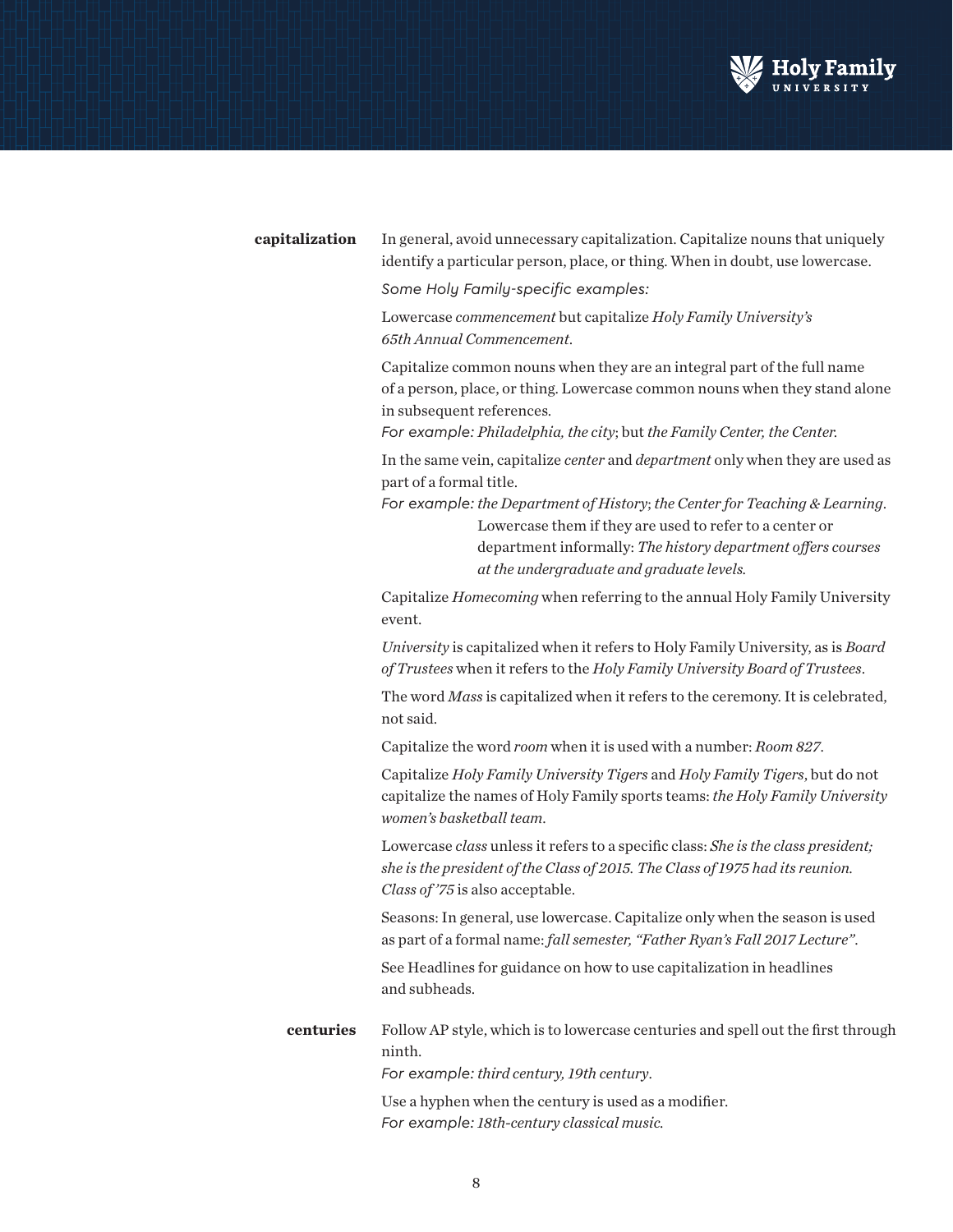

| chair, chairman,<br>chairwoman | Use <i>chair</i> to refer to the head of Holy Family University's Board of Trustees.<br>When referring to people in organizations outside the University, use their<br>official title.                                                                                                                                                                                                                                                                      |
|--------------------------------|-------------------------------------------------------------------------------------------------------------------------------------------------------------------------------------------------------------------------------------------------------------------------------------------------------------------------------------------------------------------------------------------------------------------------------------------------------------|
| church                         | Capitalize church when it is the formal name of a building, a congregation, or<br>a denomination; lowercase it in other uses: Church of St. Katherine of Siena,<br>the Catholic Church, a Roman Catholic church on Frankford Avenue. Low-<br>ercase <i>church</i> in phrases where the word <i>church</i> is used in an institutional<br>sense: The pope expressed the church's teaching on economic justice, condemn-<br>ing the "idolatry of the market." |
| cocktails                      | In invitations and other event materials, it is appropriate to use the word<br>cocktails but not the phrases open bar or hosted bar.                                                                                                                                                                                                                                                                                                                        |
| colons                         | Capitalize the first word after a colon if it begins a complete sentence or is a<br>proper noun. Otherwise, lowercase the first word after a colon.                                                                                                                                                                                                                                                                                                         |
| commas                         | Use commas to separate items in a series. When a conjunction joins the last<br>two elements in a series of three or more, use a comma-known as the serial<br>comma or the Oxford comma-before the conjunction.<br>For example: The flag is red, white, and blue. He would nominate Tom, Dick,<br>or Harry.                                                                                                                                                  |
|                                | If the last element consists of a pair joined by and, a serial comma and the first<br>and should still precede the pair: He is a professor of marketing, finance, and<br>communications and media management.                                                                                                                                                                                                                                               |
|                                | Use semicolons in a list that includes elements containing conjunctions<br>or commas.<br>For example: She said Holy Family University's campus has changed in<br>recent years, citing the renovation of Marian Hall; the opening<br>of Stevenson Lane Residence Hall, the Garden Residence,<br>and St. Joseph Hall; and the Nurse Education Building.                                                                                                       |
|                                | Do not use commas before or after Jr., Sr., III, or Inc., Co., Ltd., etc.                                                                                                                                                                                                                                                                                                                                                                                   |
|                                | Do not use a comma to introduce partial quotes.<br>For example: Father Smith noted that the year was "one of the most successful"<br>in the University's recent history.                                                                                                                                                                                                                                                                                    |
|                                | Commas may be omitted for aesthetic reasons at the end of lines set in large<br>display type (on signage, invitations, programs, ads, etc.) as long as no confu-<br>sion results from not using the comma.                                                                                                                                                                                                                                                  |
|                                | Jane M. Smith, Ph.D.<br>President, Holy Family University                                                                                                                                                                                                                                                                                                                                                                                                   |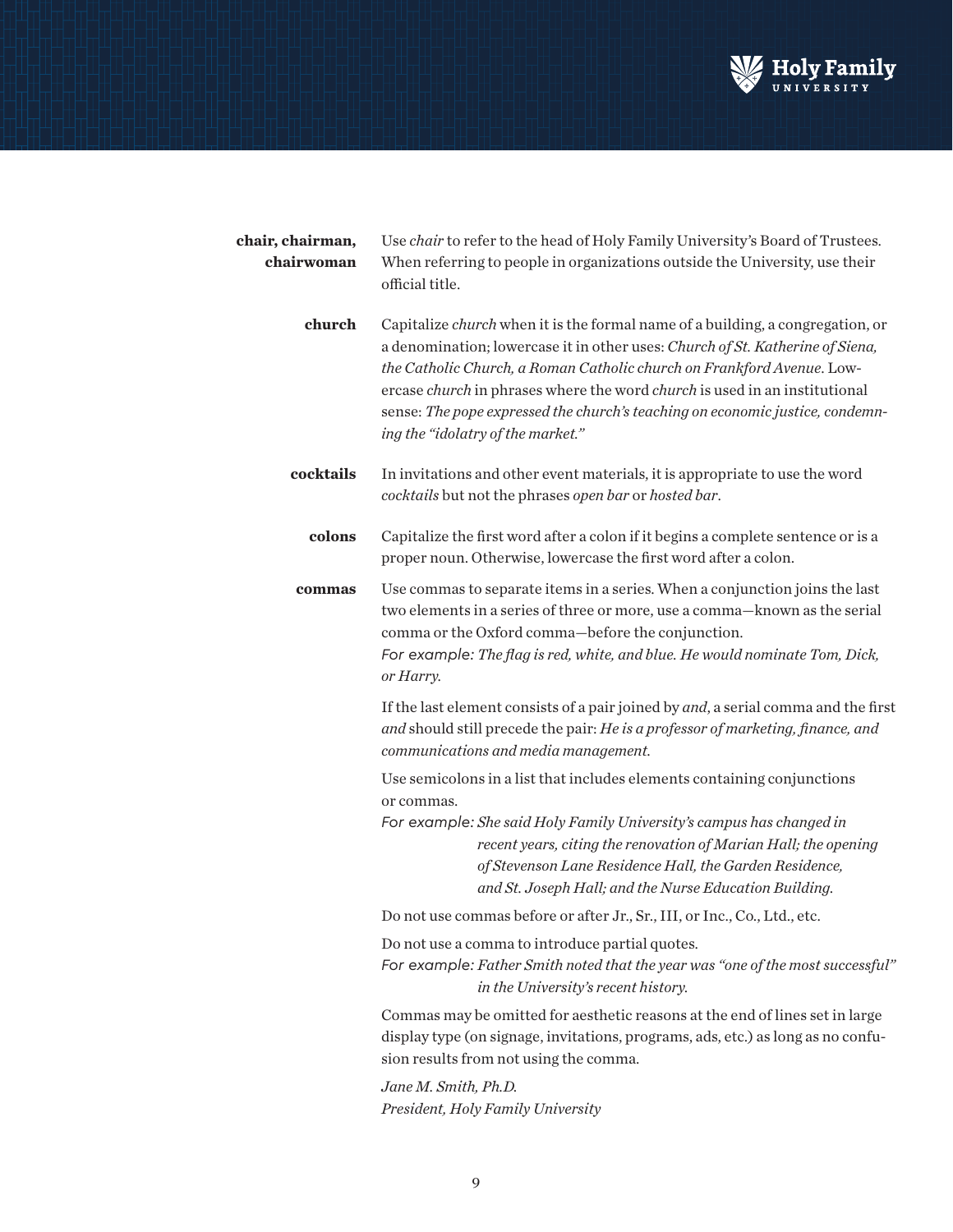

| commencement                                                      | Lowercase commencement but capitalize Holy Family University's<br>65th Annual Commencement.                                                                                                                                                      |
|-------------------------------------------------------------------|--------------------------------------------------------------------------------------------------------------------------------------------------------------------------------------------------------------------------------------------------|
| committees                                                        | Capitalize when used as proper nouns. When not writing the official,<br>proper name of the committee, do not capitalize.                                                                                                                         |
|                                                                   | Examples: Strategic Planning Committee, Public Relations,<br>and Development Committee                                                                                                                                                           |
|                                                                   | Examples: the building committee, the planning committee                                                                                                                                                                                         |
| companies, corporations,<br>firms, organizations,<br>institutions | Use the formal name of the company on first reference. In general, follow<br>the spelling and capitalization preferred by the company: iMac, eBay.<br>But capitalize the first letter if it begins a sentence.                                   |
|                                                                   | Do not use all capital letters unless the letters are individually pronounced:<br>ESPN and BMW, for example, but Alcoa (not ALCOA).                                                                                                              |
|                                                                   | Do not use symbols (for example, exclamation points or plus signs) that might<br>distract or confuse a reader. Use an ampersand only if it is part of the compa-<br>ny's formal name.                                                            |
|                                                                   | Only use an abbreviation-for example, Co., Corp., Inc., and Ltd.-if a business<br>uses it at the end of its proper name. Do not, however, use commas to set off<br>the abbreviation.                                                             |
|                                                                   | If you're in doubt about the formal name of a company, consult either the<br>company or Standard & Poor's Register of Corporations.                                                                                                              |
|                                                                   | / NOTE / Exceptions to these guidelines may be made in publications that<br>list donors when donors provide explicit guidance on how to list<br>corporate names.                                                                                 |
| course titles                                                     | Titles of courses should be capitalized. Do not italicize course titles or put<br>them between quotation marks. (See Headlines for more information on how<br>to use capitalization in course titles.)                                           |
| coursework                                                        |                                                                                                                                                                                                                                                  |
| cyber (prefix)                                                    | Words with the prefix cyber (cyberspace, cybersecurity, cyberterrorism,<br>cyberbullying) should be treated as one word, no hyphen.                                                                                                              |
|                                                                   | If a cyber term is used as two words in the official name of an organization,<br>a person's professional title, the title of a paper, or in a direct quotation from<br>a paper or book, follow the organization or the author's use of the term. |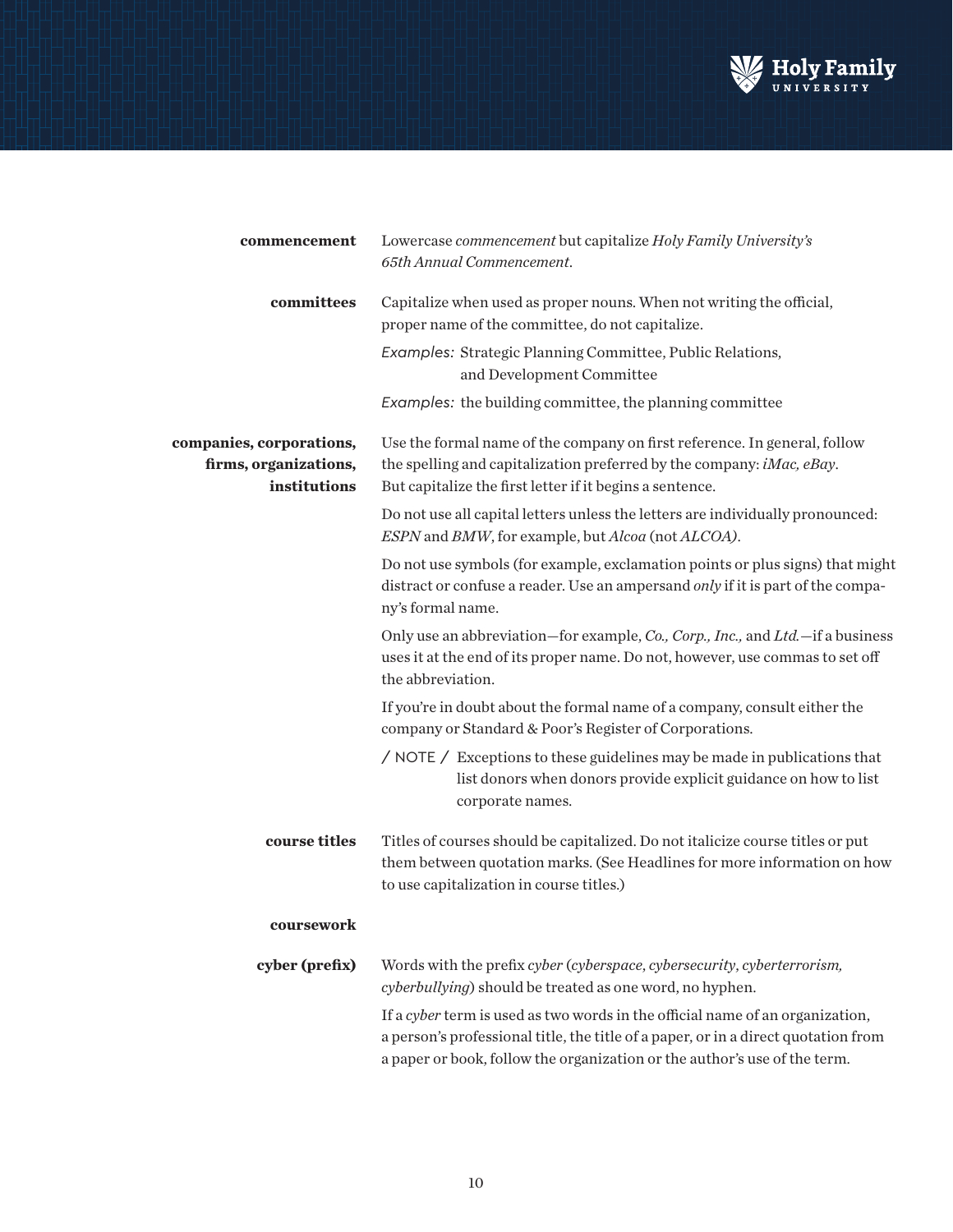



**dashes** Use an em dash (—) to indicate emphasis or interruption. A pair of em dashes can be used like parentheses, to set off a word or phrase. Do not include spaces on either side of an em dash:

> *It is perhaps not surprising that the man who took the name Francis when he was elected pope—after Francis of Assisi, patron saint of the environment would make environmental issues a priority of his papacy.*

 Use an en dash (–) to indicate a range, usually a date or time range. It is also used for scores when writing about athletics. For a time range, include spaces on either side of the en dash. For a date range, do not.

 *Executive Education Seminar January 17–19, 2017 8 a.m. – 5 p.m.*

 To indicate a range in running text, use a word (usually "to") instead of the en dash:

 *The Executive Education Seminar will take place from January 17 to 19, 2017. Sessions will run from 8 a.m. to 5 p.m.*

 An en-dash can also be used in a two-word modifier to indicate opposition or tension, or to indicate movement:

*He couldn't see the walk–don't walk sign in the blizzard.*

*There are three direct New York–Los Angeles flights each day.*

**dates** Capitalize the names of months in all uses. When a month is used with a specific date, it is OK to abbreviate Jan., Feb., Aug., Sept., Oct., Nov., and Dec. Do not abbreviate March, April, May, June, or July.

> Spell out all months when they are used without a specific date, or with a year and not a specific date.

*For example: Jan. 2 was the coldest day of the month. I predict that January 2022 will be the coldest month on record.*

 When a phrase lists only a month and a year, do not separate the year with commas; when a phrase refers to a month, day, and year, set off the year with commas: *January 1972 was a cold month. Feb. 14, 1987, was a cold day.*

 Use only numerals with the month and year. Do not write *April first* or *April 1st.*

 Use the common style for dates. Spell out the day of the week (if using) and month.

*For example: Monday, February 8, 2016*.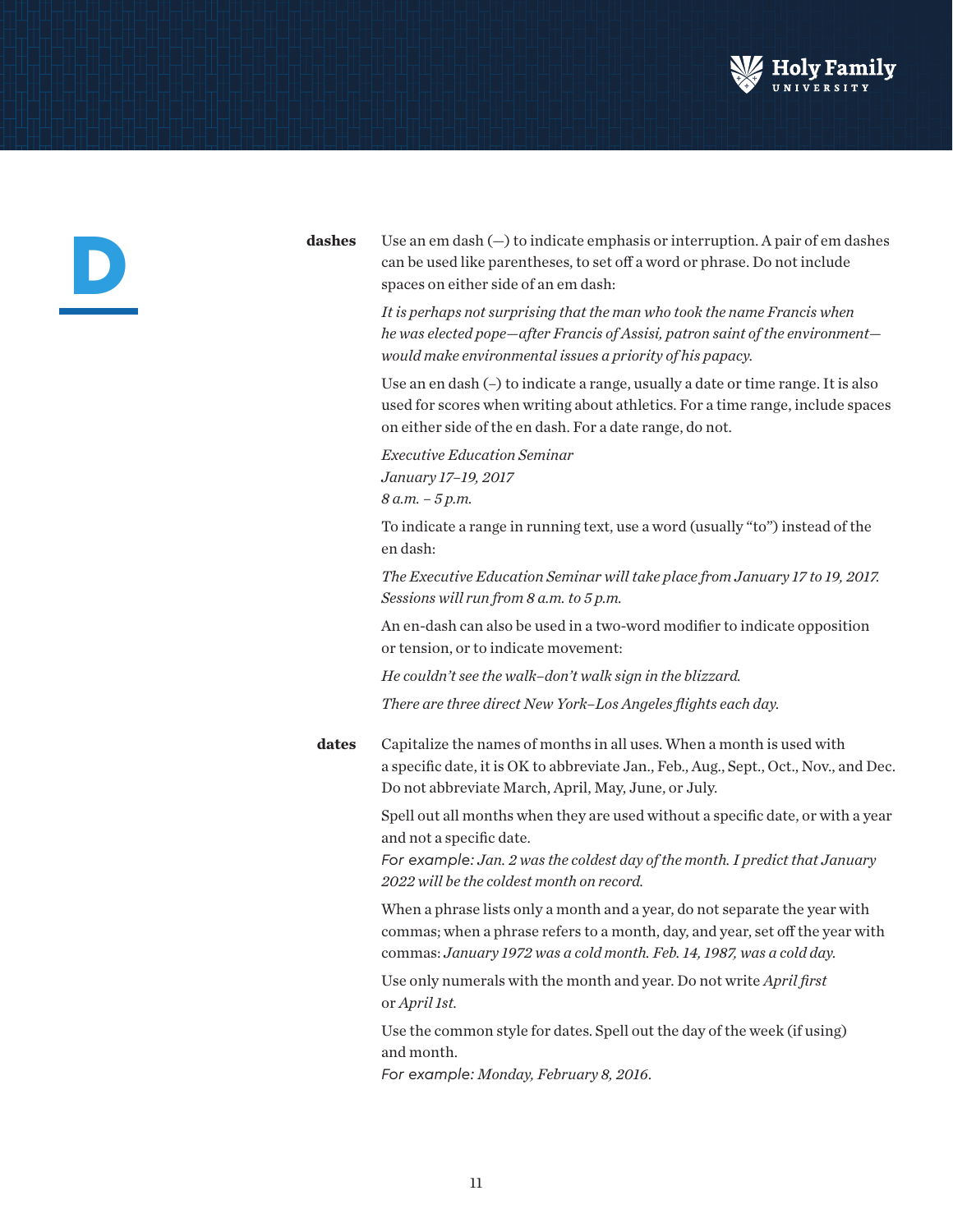

# **decision-making**

| degrees                | Abbreviate academic degrees according to the list that follows.<br>Do not use periods on the following: AA, AS, BA, BS, MA, MBA, MSN, RN                                                                                                                                                                                                                                                 |
|------------------------|------------------------------------------------------------------------------------------------------------------------------------------------------------------------------------------------------------------------------------------------------------------------------------------------------------------------------------------------------------------------------------------|
|                        | Do use periods for terminal degrees:<br>D.Ed., Ed.D., Esq., Ph.D., Psy.D.                                                                                                                                                                                                                                                                                                                |
|                        | In titles, list the lowest to the highest degree earned, such as "Mary Smith,<br>M.S., Ph.D.". The preferred method is to list only the highest academic degree,<br>for example, only the Ph.D.                                                                                                                                                                                          |
| department names       | The full, formal name should be capitalized. For example: the Department of<br>English at Holy Family University. It is okay to write this less formally as the<br>economics department. In the less formal construction, the department name<br>should not be capitalized, unless, of course, the department name includes a<br>proper noun: Department of English, English department. |
| diacritical marks      | Include diacritical marks-such as $\acute{a}$ , $\acute{c}$ , $\acute{e}$ , $\ddot{n}$ , $\acute{o}$ , $\ddot{u}$ , etc.-if they are part of<br>a person's name.<br>For example, Archbishop Nelson J. Pérez                                                                                                                                                                              |
| directions and regions | Lowercase compass directions. Capitalize words that denote specific regions:<br>He drove west. The Midwest is known for great basketball.                                                                                                                                                                                                                                                |
| disabilities           | Avoid using disabled or handicapped or impaired to describe people. If it is<br>pertinent to the story, try to be as specific as possible when describing the<br>person's disability, handicap, or impairment.                                                                                                                                                                           |
| dormitories            | Avoid referring to Holy Family's residence halls as dormitories or dorms.                                                                                                                                                                                                                                                                                                                |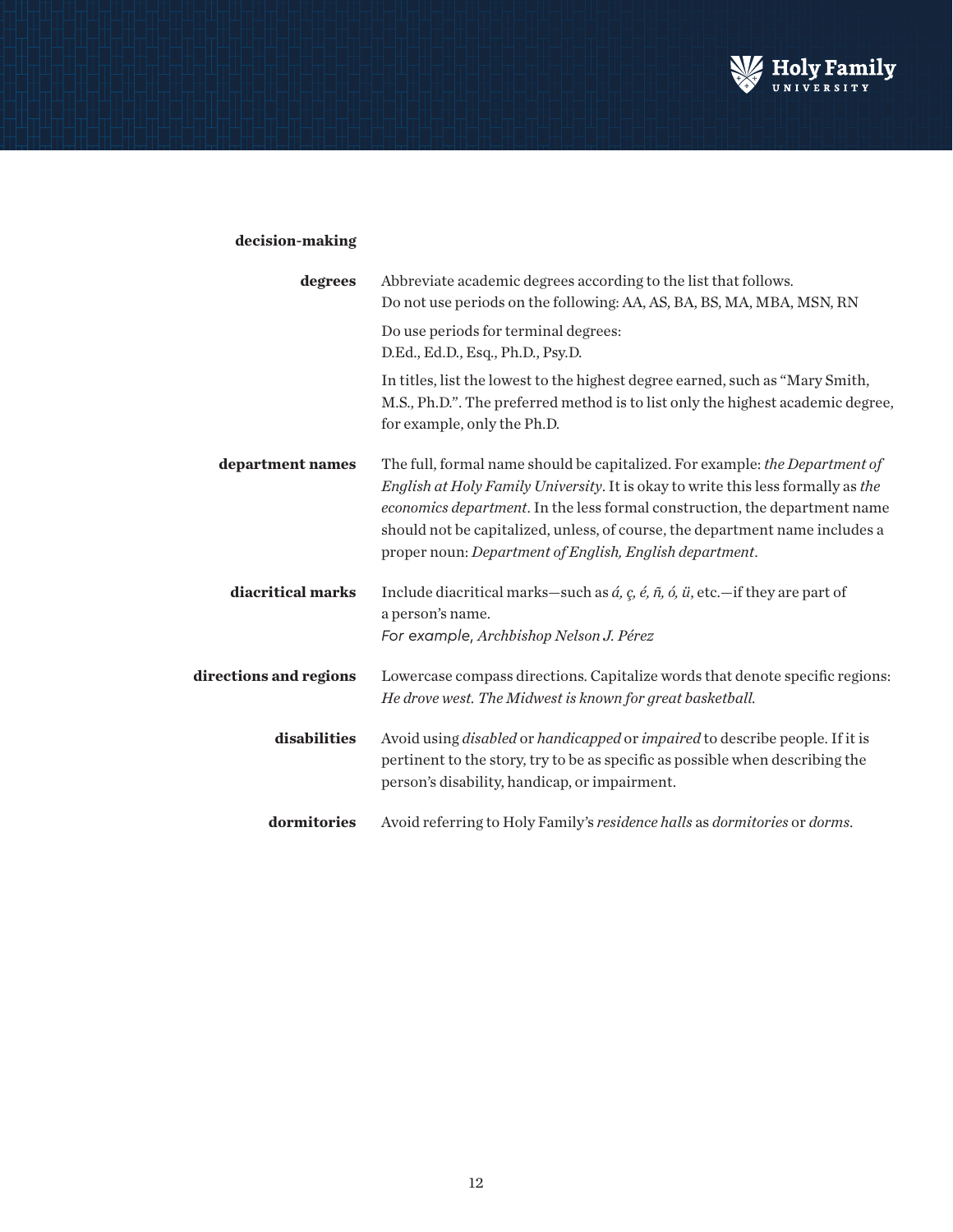

| electronic media terms | blog                                                                                                                                                                 | e-newsletter                                                                                                                                                                                                                                                                                                                                                                                                                                                                                                                                                                         | login (noun) | Twitter    |
|------------------------|----------------------------------------------------------------------------------------------------------------------------------------------------------------------|--------------------------------------------------------------------------------------------------------------------------------------------------------------------------------------------------------------------------------------------------------------------------------------------------------------------------------------------------------------------------------------------------------------------------------------------------------------------------------------------------------------------------------------------------------------------------------------|--------------|------------|
|                        | <b>CMS</b><br>(content<br>management                                                                                                                                 | esports                                                                                                                                                                                                                                                                                                                                                                                                                                                                                                                                                                              | microblog    | <b>URL</b> |
|                        |                                                                                                                                                                      | Facebook                                                                                                                                                                                                                                                                                                                                                                                                                                                                                                                                                                             | MP3          | username   |
|                        | system)                                                                                                                                                              | friend (verb)                                                                                                                                                                                                                                                                                                                                                                                                                                                                                                                                                                        | multicast    | web        |
|                        | cyberspace                                                                                                                                                           | Google (noun)                                                                                                                                                                                                                                                                                                                                                                                                                                                                                                                                                                        | online       | webcast    |
|                        | cybersecurity                                                                                                                                                        | google (verb)                                                                                                                                                                                                                                                                                                                                                                                                                                                                                                                                                                        | password     | webmaster  |
|                        | database                                                                                                                                                             | homepage                                                                                                                                                                                                                                                                                                                                                                                                                                                                                                                                                                             | podcast      | web page   |
|                        | download                                                                                                                                                             | iTunes                                                                                                                                                                                                                                                                                                                                                                                                                                                                                                                                                                               | QR code      | website    |
|                        | drop-down<br>menu                                                                                                                                                    | internet                                                                                                                                                                                                                                                                                                                                                                                                                                                                                                                                                                             | smartphone   | wiki       |
|                        | email                                                                                                                                                                | listserv                                                                                                                                                                                                                                                                                                                                                                                                                                                                                                                                                                             | social media | YouTube    |
|                        | emoji                                                                                                                                                                | $log$ in (verb)                                                                                                                                                                                                                                                                                                                                                                                                                                                                                                                                                                      | tweet        |            |
| e-terms                | Do not use a hyphen after the letter e.<br>For example: email, ebook, ebusiness, ecommerce, ereader.<br>Exceptions are made for the official names of organizations. |                                                                                                                                                                                                                                                                                                                                                                                                                                                                                                                                                                                      |              |            |
|                        | Note that the e should be capitalized when the term appears at the beginning<br>of a sentence.                                                                       |                                                                                                                                                                                                                                                                                                                                                                                                                                                                                                                                                                                      |              |            |
| ellipsis ()            |                                                                                                                                                                      | Treat an ellipsis as a three-letter word consisting of three periods. When<br>using it in running text to indicate the deletion of one or more missing words<br>in condensing text or quotations, make sure there is a single space before<br>and after the ellipsis. If the words that precede the ellipsis form a complete<br>sentence, use a period after the last word before the ellipsis, followed by a<br>single space before and after the ellipsis. Take care when using an ellipsis not<br>to delete text that would change the meaning of the original text or quotation. |              |            |
| email                  |                                                                                                                                                                      |                                                                                                                                                                                                                                                                                                                                                                                                                                                                                                                                                                                      |              |            |

| emeritus         | The title <i>emeritus</i> (for men) or <i>emerita</i> (for women) or <i>emeriti</i> (for more than |
|------------------|----------------------------------------------------------------------------------------------------|
|                  | one professor, male or female) is bestowed on many but not all retired faculty                     |
|                  | members. Place the word <i>emeritus</i> after the formal title: <i>Sister Maureen Mc-</i>          |
|                  | Garrity, CSFN, '70, Ph.D., president emerita of Holy Family University.                            |
|                  |                                                                                                    |
| ensure, insure   | Use ensure to mean guarantee; use <i>insure</i> for references to insurance.                       |
|                  |                                                                                                    |
| entitled, titled | Entitled means a right to do or have something. She's entitled to a raise. It is                   |
|                  | not interchangeable with titled.                                                                   |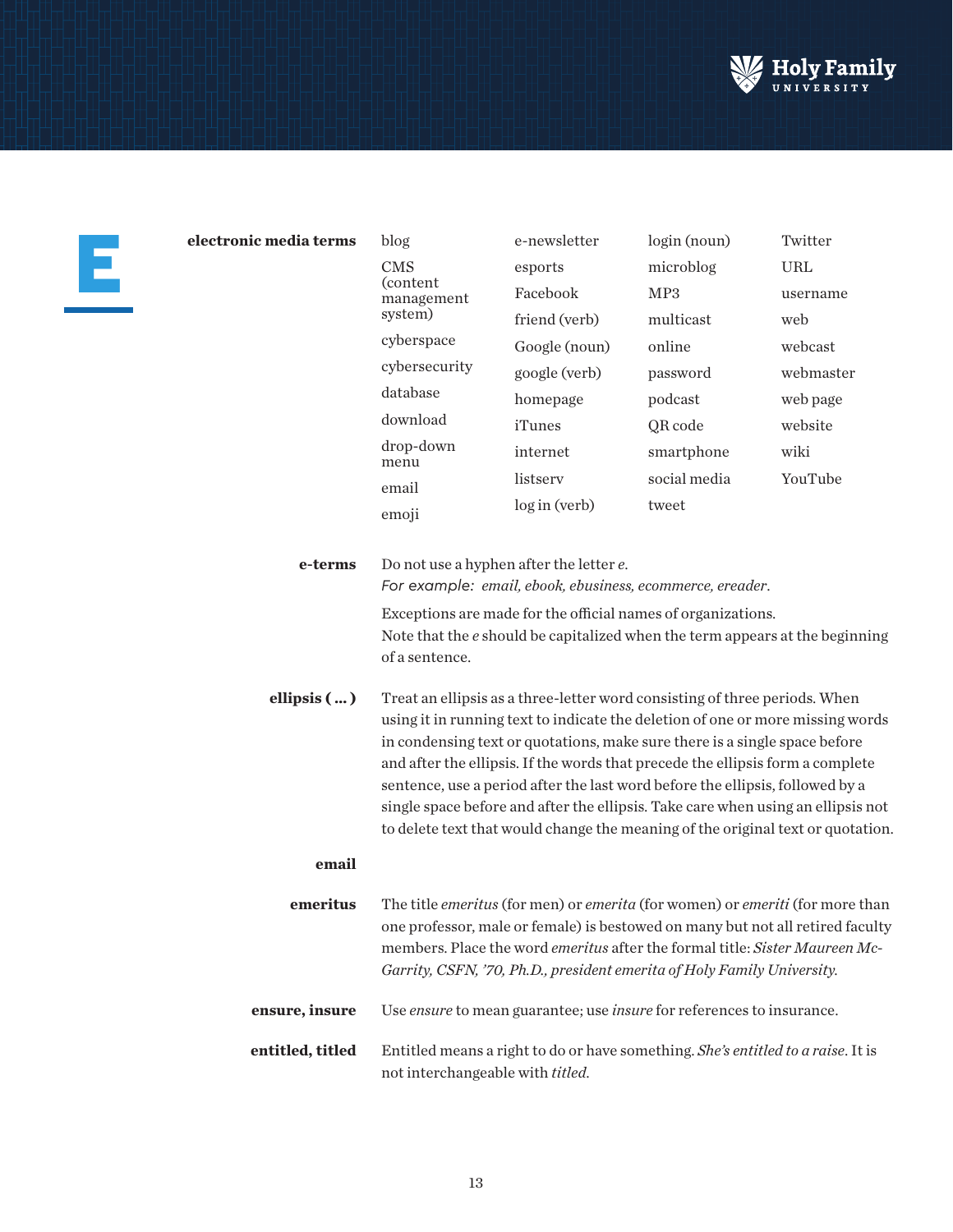



| Academic Advising<br>Center        | Computer Labs                      | Building                                 |
|------------------------------------|------------------------------------|------------------------------------------|
| Admissions Office                  | Curriculum Library<br>Delaney Hall | Payroll Department<br>Registrar's Office |
| Alpha House                        | Education and                      | Stevenson Lane Resi-                     |
| Aquinas Hall                       | <b>Technology Center</b>           | dence                                    |
| <b>Audiovisual Services</b>        | <b>Experiential Learning</b>       | St. Joseph Hall                          |
| <b>Bookstore</b>                   | Financial Aid Office               | Special Collections                      |
| <b>Business Office</b>             | Garden Residence                   | <b>Student Parking Lots</b>              |
| Campus Center                      | Graduate Studies Office            | and University<br>Parking Lot            |
| Campus Ministry                    | Holy Family Hall                   | <b>Student Services</b>                  |
| Career Planning                    | Human Resources                    | Undergraduate Admis-                     |
| and Development                    | Language Laboratory                | sions Center                             |
| Center for Academic<br>Enhancement | Lourdes Hall                       | University Archives                      |
| Center for Teaching                | Marian Hall                        | University Center                        |
| & Learning                         | Nurse Education                    | University Library                       |

 The following abbreviations and acronyms may be used—sparingly—and only after a full initial reference to refer to the University's physical campus locations.

| AH            | Alpha House                       | LIB        | Library                          |
|---------------|-----------------------------------|------------|----------------------------------|
| AQ.           | Aquinas Hall                      | MAR        | Marian Hall                      |
| <sub>CC</sub> | Campus Center                     | <b>NEB</b> | Nurse Education Building         |
| <b>CTL</b>    | Center for Teaching<br>& Learning | <b>NEP</b> | Northeast Philadelphia<br>campus |
| DLH           | Delaney Hall                      | <b>NWT</b> | Newtown                          |
| <b>ETC</b>    | Education and                     | SJH        | St. Joseph Hall                  |
|               | Technology Center                 | <b>SLR</b> | Stevenson Lane Residence         |
| <b>GR</b>     | Garden Residence                  | UAC        | Undergraduate Admissions         |
| <b>HFH</b>    | Holy Family Hall                  |            | Center                           |

When describing the University, please keep in mind the following guidelines.

- Always capitalize Holy Family University. "University" or "the University" should be capitalized whenever they refer directly to Holy Family University.
- When referring to the Northeast campus or the Newtown campus, always use a lowercase C.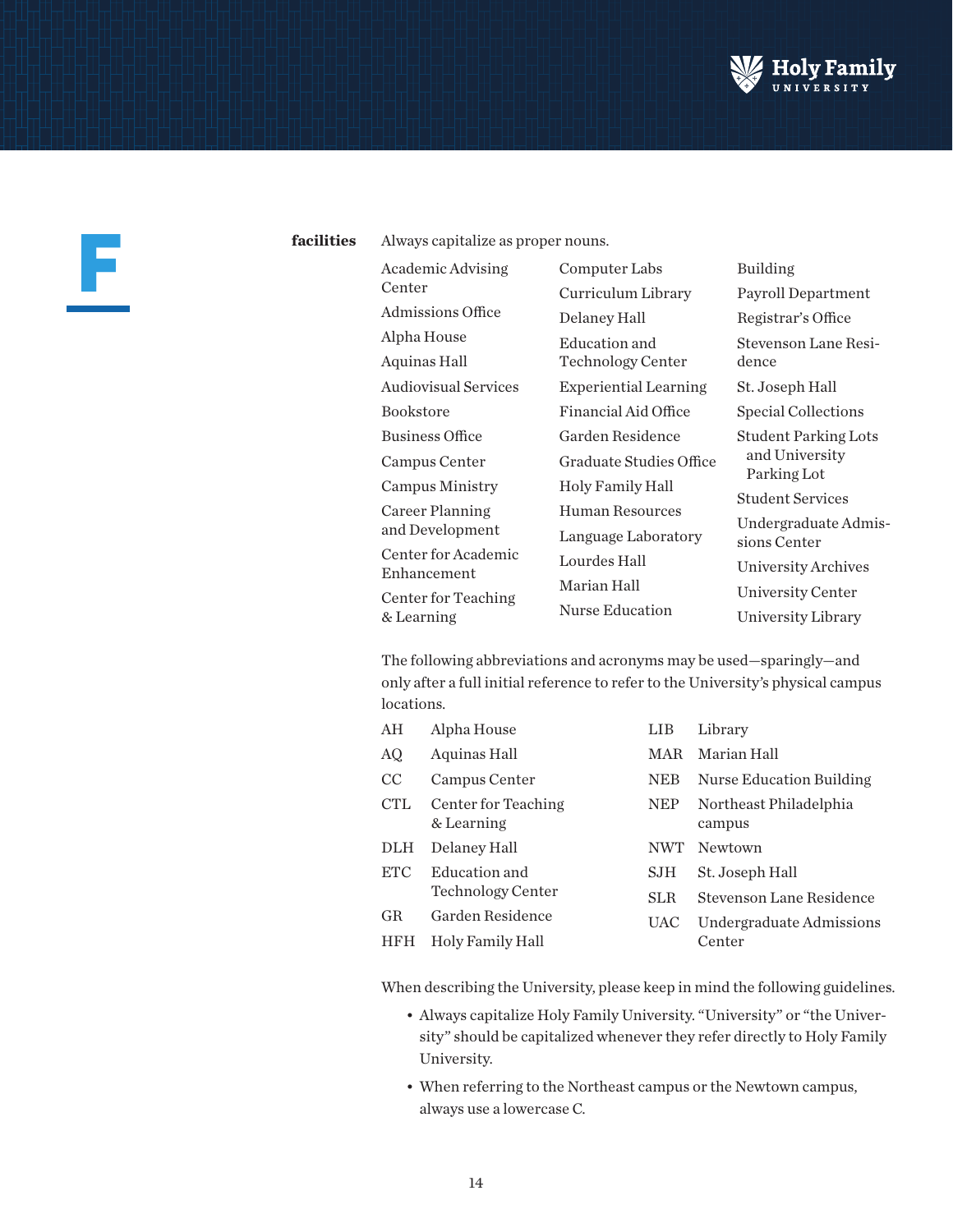

 The following text (also known as the University's boilerplate) is a short description of the University:

# **About Holy Family University**

 Holy Family University is a private Catholic institution located in Philadelphia, PA. Founded in 1954, the University's mission is informed by its core values of family, respect, integrity, service and responsibility, learning, and vision. The University embraces diversity and inclusion, ensuring a welcoming and accessible learning community for all. Holy Family University educates students in liberal arts and professional studies to fulfill lifelong responsibilities toward God, society, and self. The University is composed of four schools: Arts & Sciences, Business & Professional Studies, Education, and Nursing & Health Sciences. Nestled in the heart of a historic residential neighborhood in the Northeast, the University is just minutes from the excitement of Center City. Holy Family enrolls more than 3100 students at the undergraduate, graduate, and doctoral levels at its Philadelphia and Newtown campus locations.

 Holy Family University is a sponsored ministry of the Sisters of the Holy Family of Nazareth.

| farther, further               | <i>Farther</i> refers to physical distance. <i>Further</i> refers to an extension of time<br>or degree.                                                                                                                                                                                                    |
|--------------------------------|------------------------------------------------------------------------------------------------------------------------------------------------------------------------------------------------------------------------------------------------------------------------------------------------------------|
| fewer, less                    | In general, use <i>fewer</i> for individual items, less for bulk or quantity.                                                                                                                                                                                                                              |
| fiancé, fiancée                | Masculine and feminine forms, respectively                                                                                                                                                                                                                                                                 |
| first come, first served       | If using the term as a modifier, hyphenate as follows: Samples will be<br>distributed on a first-come, first-served basis.                                                                                                                                                                                 |
| first year, first-year student | Avoid using the words <i>freshmen</i> or <i>freshman</i> . Similarly, avoid using the word<br>upperclassmen to refer to sophomores, juniors, and seniors. Use upper-level<br>students instead.                                                                                                             |
| foreign terms                  | Many foreign words have been accepted into the English language and<br>require no explanation: bon voyage, hors d'oeuvres. For more obscure foreign<br>words or phrases, use italics on first reference and offer an explanation where<br>helpful and appropriate. Use roman type on subsequent reference. |
|                                | Do not italicize foreign place names or other proper nouns.<br>For example: The couple strolled down the Champs-Élysées<br>to the Arc de Triomphe.                                                                                                                                                         |

**fundraising, fundraiser**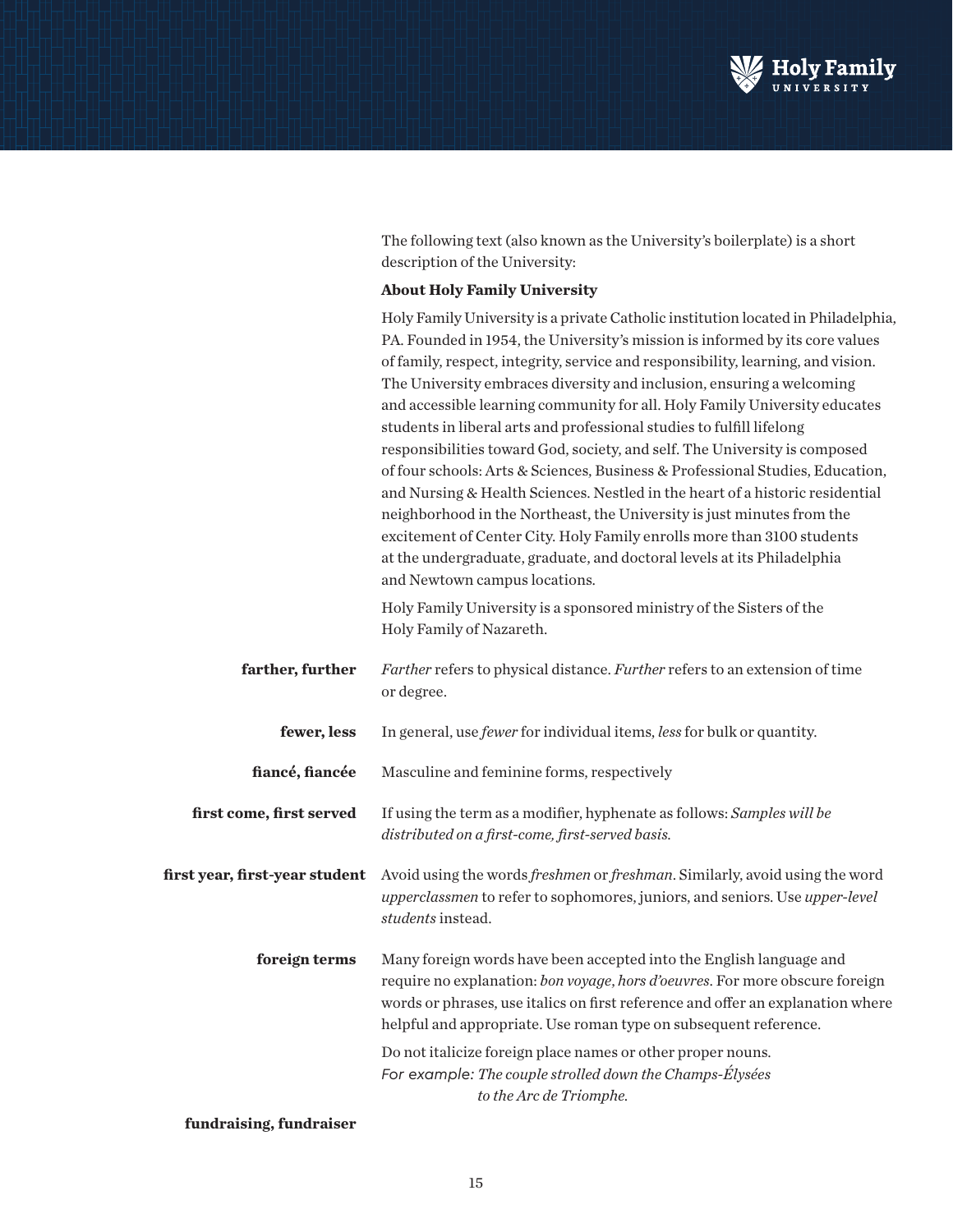

**GPA (grade point average)**

G

H

# **healthcare**

**headlines** Always capitalize the first and last words in headlines and subheads, and capitalize all major words (nouns, pronouns, verbs, adjectives, adverbs, and some conjunctions) in between. Lowercase the articles *the*, *a*, *an*. Lowercase prepositions of four or fewer letters, unless they are used as adverbs or adjectives or when they're part of a Latin expression used as an adverb or adjective (*De Facto*, *In Vitro*). Capitalize prepositions of five or more letters. The word *to* should be lowercase not only as a preposition but also as part of an infinitive. Lowercase the conjunctions *and*, *but*, *for*, *or*, and *nor*. Lowercase *as*. Lowercase the parts of a surname that would be lowercase in running text, such as *van* or *de*. Lowercase the second part of a species name (*Homo sapiens*). When spelling out hyphenated numbers, capitalize the second part: *Twenty-Five*. For other hyphenated terms, capitalize the second part if that part of the phrase would be capitalized on its own (*2nd-Floor Lounge*). **Hispanic** This term is used to describe someone from—or whose ancestors are from a Spanish-speaking country or culture. *Hispanic* is not interchangeable with

**hors d'oeuvre**

**hyperlinks** Use descriptive hyperlink text. Avoid nonspecific phrases like "click here" and instead link those words that describe the linked web page. *For instance:*

*Mexican American*), and follow the person's preference.

Incorrect: *To access our faculty directory, click here*. Correct: *For a professor's contact information, search our faculty directory*.

*Latino*, *Latina*, and *Latinx*. Be more specific when possible (e.g., *Puerto Rican,* 

 Among other benefits, this approach is helpful to people who find their way around websites by using screen readers to scan the hyperlinked text. And it helps promote the site, given that descriptive link text is more likely to be recognized by search engines.

hyphens for words ending in -ly (the poorly worded letter).

**hyphens** Use a hyphen in a compound modifier when the modifier comes before the word it's modifying. *For example:* a dog-friendly campus, the well-spoken lecturer. Do not use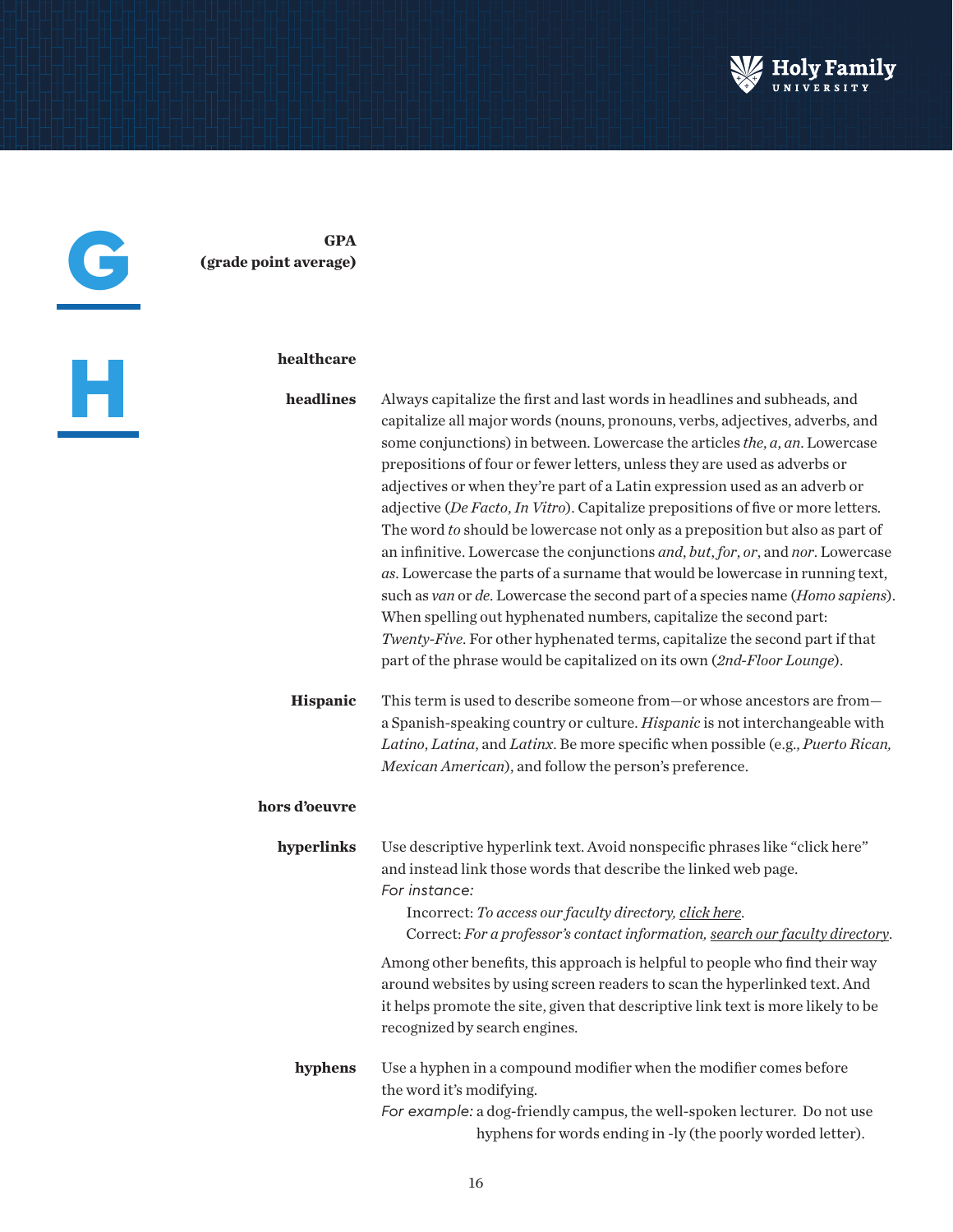

I

**Inclusive language** Look for authentic ways to include, portray, and integrate equity and **Guidelines** inclusion issues and diverse populations into all content.

> Do not use offensive or derogatory terms, including such terms derived from the identity of a specific group (such as "Indian giver" or "gypped,"), outdated terms (such as "crippled" or "handicapped"), or overly clinical or medicalized terminology (such as "homosexual"). If you are uncertain of whether a term is derogatory, seek appropriate input.

> Terminology that refers to attributes or identities such as race, gender, sexual orientation, socioeconomic status, disability, religion, age, or immigration or veteran status can adversely overemphasize an identity, contribute to ongoing stereotypes, or be discriminatory. Conversely, there are times when noting a person's identity or attribute can be an important affirmation and recognition that needs to be included.

 *Questions to ask.* Would you include a particular characteristic or identity for any group? What is being accomplished by noting the characteristic or identity? Would you use the term "white professor" or "heterosexual musician" in this specific context?

 If it is relevant and important to distinguish elements of a person's identity, focus on the person, not the identity.

*For example:*

"A baby with Down syndrome" not "a Down's baby."

 "A person living on an income that is below the poverty level" instead of "Jane Doe is low-income."

 When possible, be as specific as you can to describe people. *For example:*

"Chinese" rather than "Asian"

"Guatemalan" instead of "Hispanic"

"Lesbian" or "transgender" rather than "LGBTQIA."

 When in doubt, ask a person how they would like to be identified, which includes which pronouns they prefer. Consult with the appropriate style guide for the type of writing you are doing to determine how best to identify the proper names of nationalities, peoples, and races. Consider an individual's complex identity and the complexity of different communities. *For example:*

 A veteran or a person who uses a wheelchair may also be part of the lesbian, gay, bisexual, or transgender communities.

Muslims, Latinos, Jews, and others may be from many different races, ethnicities, or geographic origins.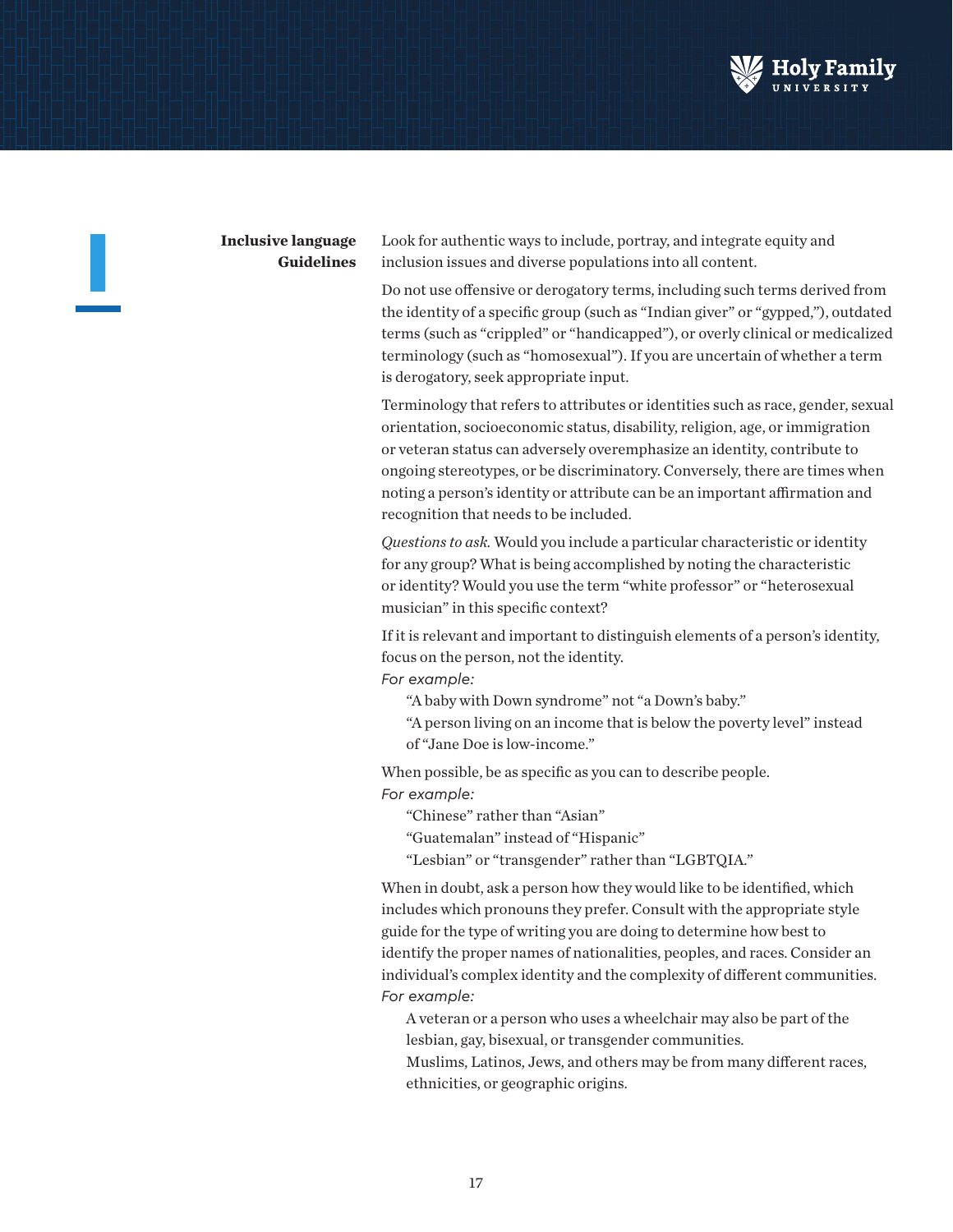

 Weigh the use of general or specific terms when referencing places of worship, events, or holidays, so as not to exclude any group or perspective, but be specific when the instance requires.

*For example:* When discussing religious buildings or institutions generally, use a general term such as place of worship or house of prayer; if a religion is specified, use the particular term (such as mosque, synagogue, church, chapel, and so forth).

> When discussing the calendar or date ranges, reference the season of the year (e.g., winter) rather than a specific holiday; if a religious holiday is specified, use the particular term (such as Christmas, Rosh Hashanah, or Eid al-Fitr).

Use nonsexist language and follow these recommendations:

 In general, use gender-inclusive and gender-neutral language when possible, unless gender is relevant to a story or noteworthy in a particular context. Avoid making assumptions about a person's gender identity.

 Avoid using gender-specific terms for titles, occupations, and descriptions: Use *chair* instead of *chairman* or *chairwoman.* Use *administrative assistant* instead of *secretary*. Use *representative* or *senator* instead of *congressman*  or *congresswoman*. Use *first-year students* instead of *freshmen* and *upper-level students* instead of *upperclassmen*. Use *humankind* instead of *mankind*.

 When writing about people or groups of people, avoid using *he* or *she*  when referring to a person not specified. Instead, try to rewrite the sentence using the plural form of the noun.

*For example:* when writing about a group of students, avoid writing *Each student did what she was asked to do.* Instead, write *The students did what they were asked to do.*

 Avoid binary constructions when applied in a general sense to describe people.

*For example:* use *they* instead of *he or she*. Use *siblings* instead of *brothers and sisters*.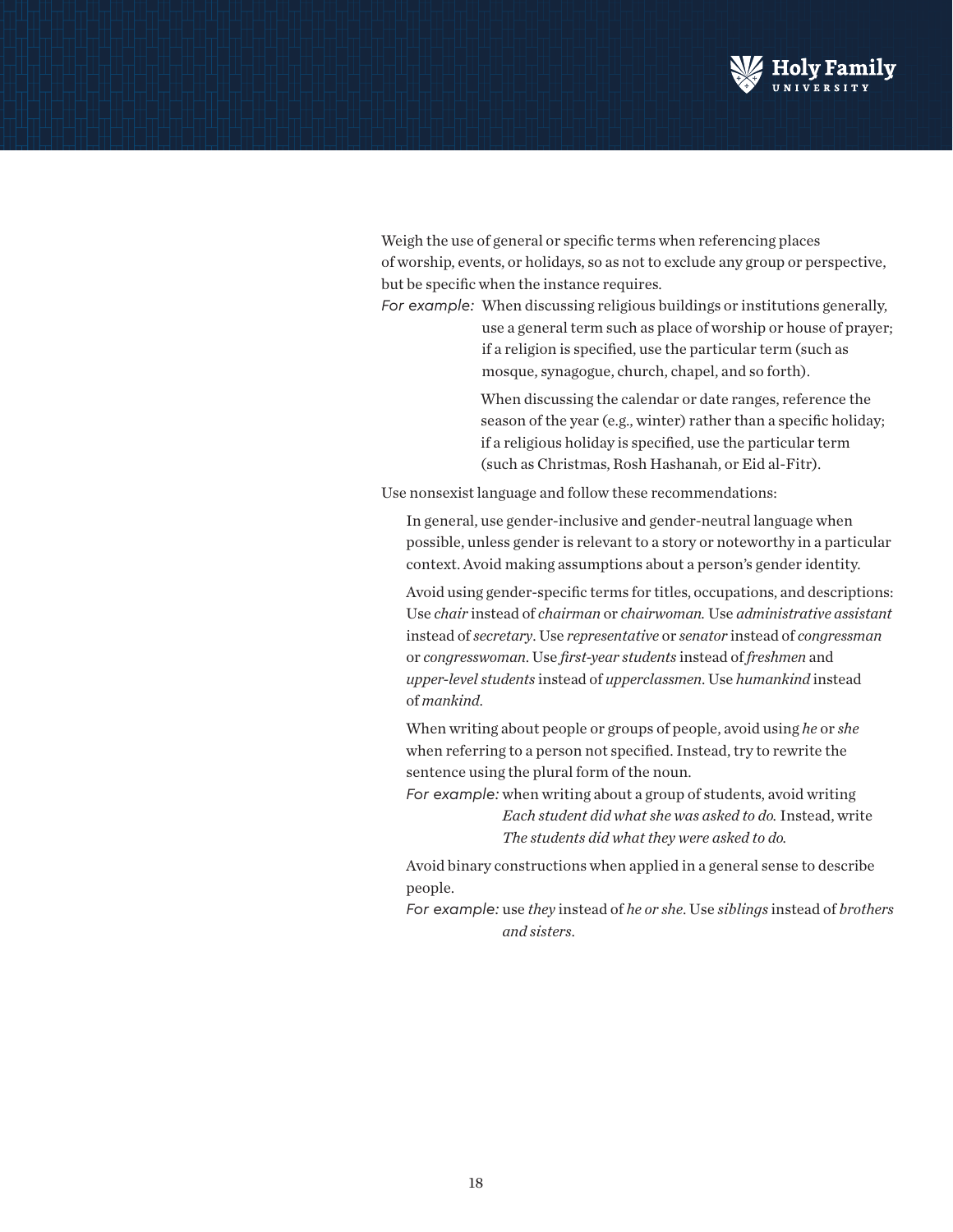

 It is acceptable to use *they* (and *them* and *their*) as a singular pronoun instead of *he* or *she* when referring to someone who doesn't identify as male or female.

 If people identify as neither male nor female and prefer to be referred to as *they*, follow their preference and explain in the text that the person prefers a gender-neutral pronoun. For the sake of clarity, use the individual's name in place of the pronoun or reword the sentence to ensure that readers understand that the words *the*y, *them*, or *their* refer to one person. Avoid using the phrase *both genders* and instead use *all genders*.

 *Exception:* For organizations outside the University, use the language in their official title.

 Federal Reserve Board Chairman John Smith or John Smith, chairman of the Federal Reserve Board

- / NOTE / As society and language evolve, this guide will continue to be revisited and revised as an opportunity for our community to continue to learn together and commit to the practice of using respectful and welcoming language.
- **its, it's** *Its* indicates possession (belonging to "it"); *it's* is a contraction ("it is," "it has").

**junior, senior** Abbreviate *Jr.* and *Sr.* when used with full names. Commas should not precede or follow these abbreviations.

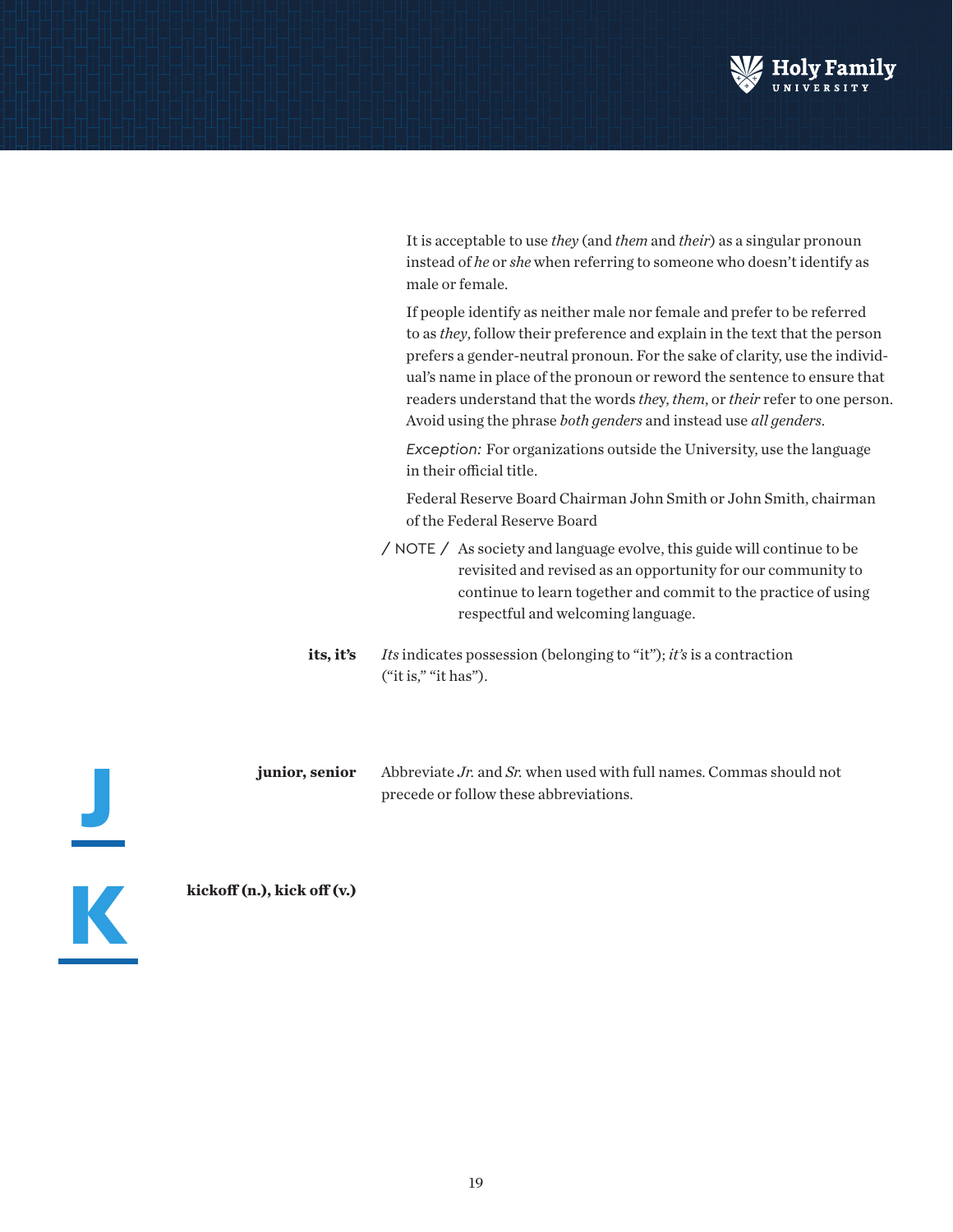

| Lowercase and italicize the following Latin terms:                                                                                                                                                                                                                                                                                                                                                                                                                                                                                                   |  |
|------------------------------------------------------------------------------------------------------------------------------------------------------------------------------------------------------------------------------------------------------------------------------------------------------------------------------------------------------------------------------------------------------------------------------------------------------------------------------------------------------------------------------------------------------|--|
| Academic honors: cum laude, magna cum laude, and summa cum laude                                                                                                                                                                                                                                                                                                                                                                                                                                                                                     |  |
| Holy Family's motto: <i>teneor votis</i> ("I am bound by my responsibilities")                                                                                                                                                                                                                                                                                                                                                                                                                                                                       |  |
| Some Latin and foreign terms have become commonplace in the English<br>vocabulary and do not require italics.                                                                                                                                                                                                                                                                                                                                                                                                                                        |  |
| For example: alma mater and hors d'oeuvres.                                                                                                                                                                                                                                                                                                                                                                                                                                                                                                          |  |
| These terms are used to describe someone from—or whose ancestors were<br>from—a Spanish-speaking country, place, or culture, or a country or culture<br>of Latin America. Latino is acceptable as both a masculine and all-gender<br>form. Latina is the feminine form. Follow a person's or group's preference,<br>and be more specific when possible (e.g., Cuban, Puerto Rican, Mexican,<br>Brazilian). Latinx refers to a person of Latin American origin or descent<br>(used as a gender-neutral or nonbinary alternative to Latino or Latina). |  |
|                                                                                                                                                                                                                                                                                                                                                                                                                                                                                                                                                      |  |



L

| majors and minors | Major and minor academic fields of study should be lowercase, except for<br>those disciplines that are proper nouns: sociology, biology, theology, English,<br>economics, international political economy, etc. This guideline also applies<br>to academic degrees.                 |
|-------------------|-------------------------------------------------------------------------------------------------------------------------------------------------------------------------------------------------------------------------------------------------------------------------------------|
| <b>Mass</b>       | The word Mass is always capitalized when it refers to the ceremony.                                                                                                                                                                                                                 |
|                   | Mass is celebrated, not said.                                                                                                                                                                                                                                                       |
| midnight          | Lowercase. Use instead of 12 a.m.                                                                                                                                                                                                                                                   |
| military titles   | Follow AP Style.                                                                                                                                                                                                                                                                    |
| minorities        | Avoid using this term. When it is appropriate to refer to people by race,<br>specify the group(s) being identified. (For further guidance, see the entry<br>on race-related coverage in the AP Stylebook.) Or use the terms people<br>of color or underrepresented, if appropriate. |
| money             | Always use figures. For dollars, use the \$ sign: a \$200 gift, \$50 million.<br>Spell out the words cent and cents in written text: 5 cents, a 39-cent stamp.                                                                                                                      |
| more than, over   | Over generally refers to spatial relationships; more than is preferred<br>with numerals: The plane flew over the city. More than 100 people attended<br>the party.                                                                                                                  |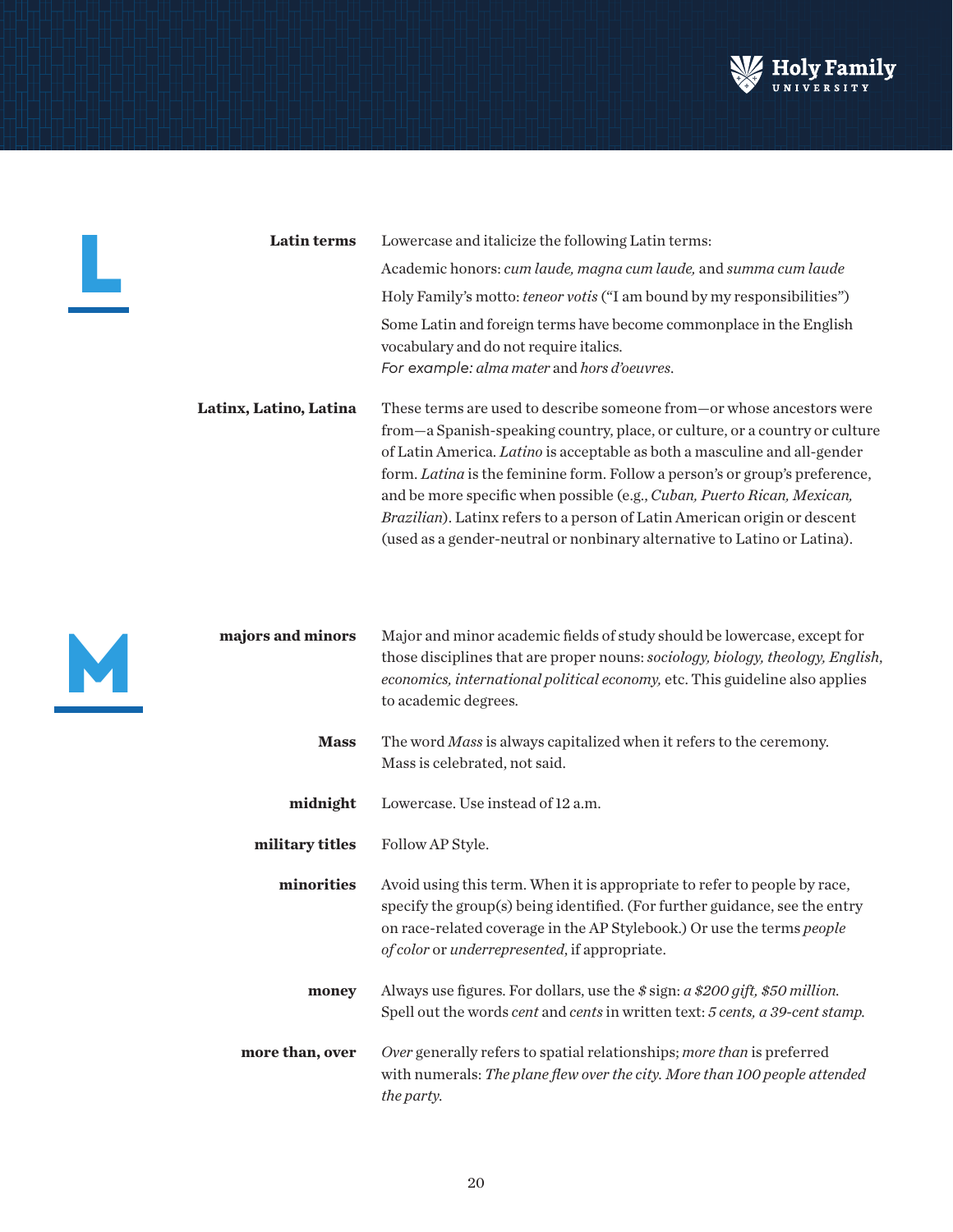

|--|

| names                    | Refer to people by their first and last name. Use the courtesy titles Mr., Miss,<br>$Ms$ , or Mrs. only in direct quotations. If the person has earned a doctoral-<br>level degree-Ph.D., Ed.D., M.D., etc.-include the abbreviation for the degree,<br>set off by commas, after the person's name: John Smith, Ph.D., is a Holy Family<br>professor.                                                                                                                                                  |
|--------------------------|--------------------------------------------------------------------------------------------------------------------------------------------------------------------------------------------------------------------------------------------------------------------------------------------------------------------------------------------------------------------------------------------------------------------------------------------------------------------------------------------------------|
|                          | In general, use last names only on subsequent references.<br>The exceptions to this are for those who hold religious titles.<br>For example: Father Mac is also a talented storyteller.                                                                                                                                                                                                                                                                                                                |
|                          | Include a person's maiden name according to her preference. In certain cases,<br>such as in the alumni notes section of Holy Family Magazine, a person's maid-<br>en name should be included in parentheses if the individual does not current-<br>ly use it as part of a full name.                                                                                                                                                                                                                   |
|                          | Mary (Jenkins) Smith '79, retired in June after 35 years as a veterinarian.                                                                                                                                                                                                                                                                                                                                                                                                                            |
|                          | Avoid redundancies: Do not precede a name with a courtesy title for an aca-<br>demic degree and follow it with the abbreviation for the degree in the same<br>reference. Incorrect: Dr. Kevin Jones, M.D.                                                                                                                                                                                                                                                                                              |
| <b>Newtown</b>           | Holy Family University's Newtown campus is located at One Campus Drive,<br>Newtown, PA 18940. Below is the boilerplate description of Newtown:                                                                                                                                                                                                                                                                                                                                                         |
|                          | Holy Family University's Newtown campus occupies 79 acres in Bucks<br>County, Pennsylvania. The campus houses an administrative services area,<br>faculty offices, the Center for Graduate Programs in Counseling Psychology,<br>10 classrooms and laboratories including two mixed-use labs, a science lab, a<br>nursing lab, the Learning Resource Center, a chapel for reflection, an office of<br>student services, a dining commons, and bucolic outdoor spaces for study and<br>social activity. |
| nondiscrimination policy | Holy Family University's nondiscrimination policy (published online at<br>www.holyfamily.edu/ndstatement) should be included in all materials that<br>are used primarily for recruitment purposes.                                                                                                                                                                                                                                                                                                     |
| nonprofit                |                                                                                                                                                                                                                                                                                                                                                                                                                                                                                                        |
| noon                     | Lowercase. Use instead of 12 p.m.                                                                                                                                                                                                                                                                                                                                                                                                                                                                      |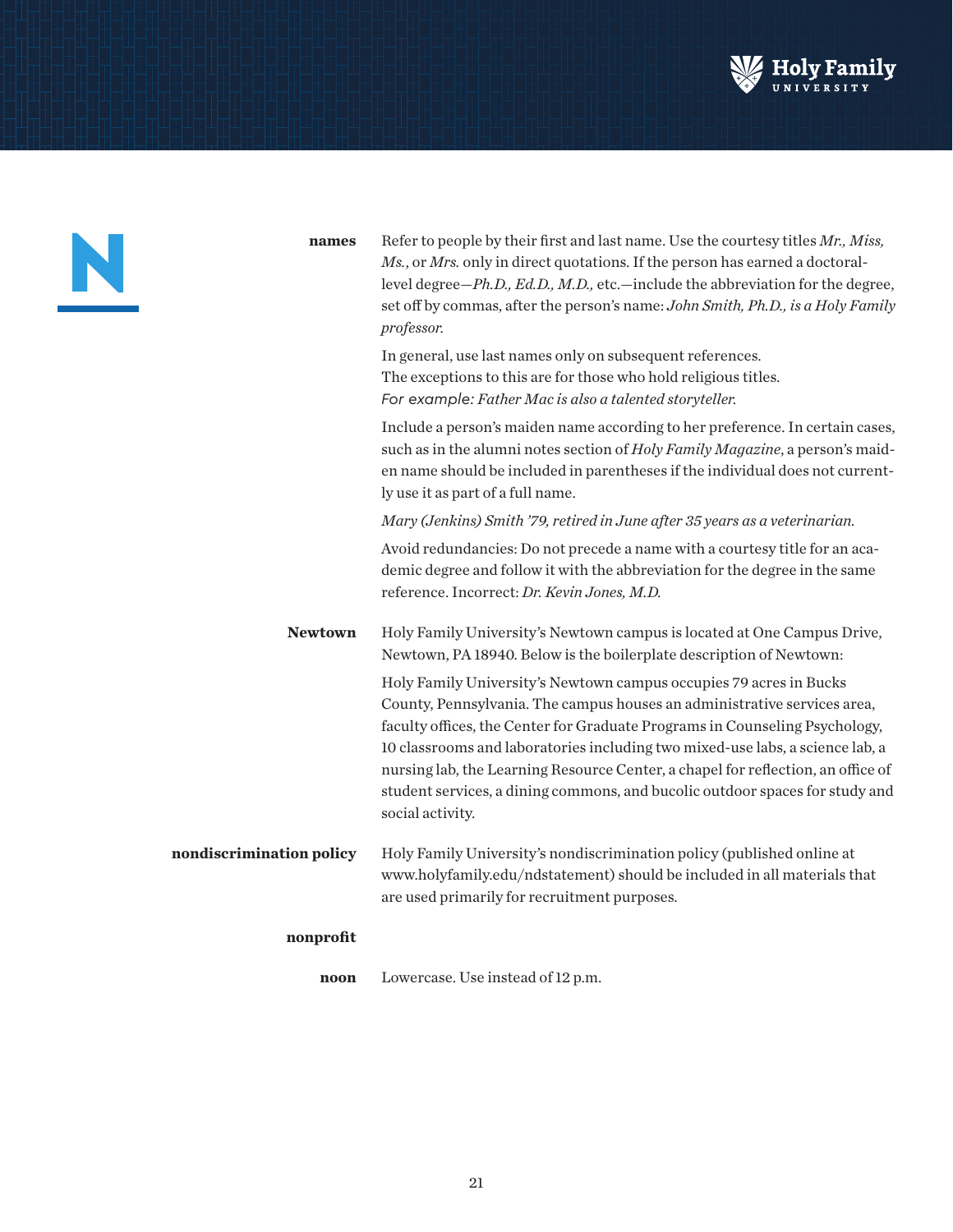

# **numbers and numerals** Spell out numbers one through nine and use numerals for 10 or above: *Three people went on the tour this morning. The students visited 22 cities during the study abroad program.*

 *Two exceptions to this rule:* percentages and academic credits. Always use numerals for percentages and academic credits except at the start of a sentence. For instance: *The course carries 4 credits, which is more than 3% of the total credits needed to earn a bachelor's degree; the 18-credit program;* but *Nine of the 24 credits are electives*.

Spell out numbers when they are used at the start of a sentence: *Seventy-five students showed up for the exam.*

 *One exception to this rule:* numerals that indicate a calendar year. *For example*: it's acceptable to write *1975 was a good year.* But it might be better to revise the sentence to avoid starting with the year.

If spelling out numbers at the start of a sentence is cumbersome, revise the sentence: Instead of writing *Nine hundred ninety-six students participated last year*, write as: *Last year, 996 students participated.*

 When the word *number* is used with a figure to express a ranking or concept, use the abbreviation *No.* 

*For example: That song has been No. 1 on the charts for weeks.*

For plural numerals, add an *s* with no apostrophe.

**office** Capitalize only when it is part of an official name (Office of University Advancement, but advancement office; Office of Safety and Security, but safety and security office). See departments.

**okay** Do not use OK, OK'd, OK'ing, OKs

O

P

**percent and percentages** Use the % sign when paired with a number: *5%*, for example. For amounts less than 1%, precede the decimal point with a zero: *0.3%*. In casual uses, use words rather than figures and numbers: *a zero percent chance of winning*. Use *percentage* instead of *percent* when not paired with a number or when referring to percentage points.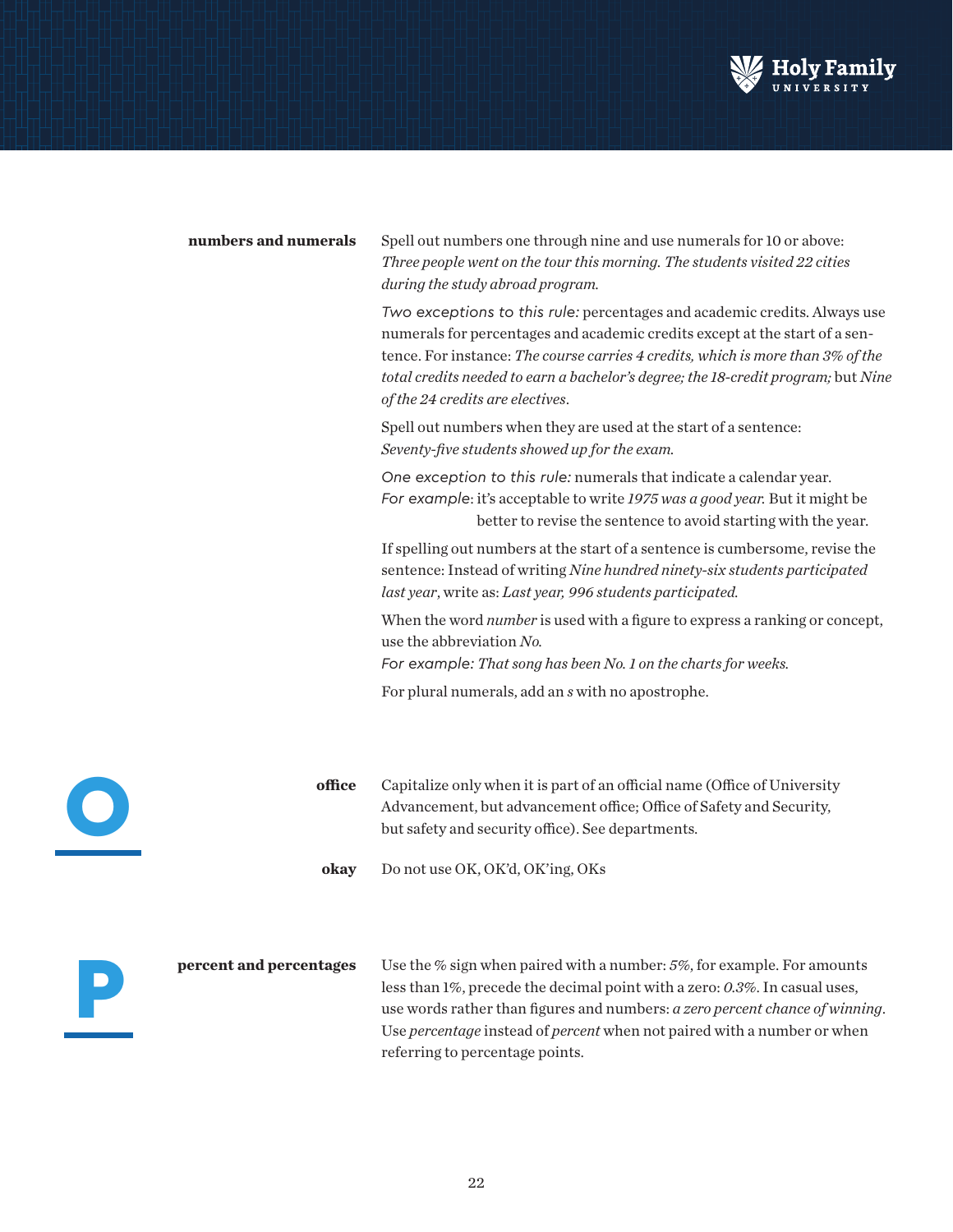

**places** When providing a location for a University event, start with the most specific part of the location (the room name, for example, or room number) and move to the least specific (the campus name, for example, or the name of the University).

> *For example:* Auditorium, Education and Technology Center, Northeast Philadelphia Campus, Holy Family University.

 When listing addresses, it is acceptable to abbreviate the words Avenue, Boulevard, and Street as *Ave*., *Blvd*., and *St.,* respectively, when they are used with a numerical address: *2982 Main St*., for example.

 Those words should be spelled out and capitalized when they are part of a formal street name without a number: *Frankford Avenue*, for example.

 Lowercase and spell them out when they are used alone or with more than one street name: *on the avenue*, *between Lexington and Madison avenues*.

All similar words—*alley, drive, road, terrace, place,* etc.—should be spelled out.

 Use figures for an address number: *1 Frankford Avenue*, not *One Frankford Avenue.*

 Spell out and capitalize *First* through *Ninth* when they're used as part of street or avenue names; use figures with two letters (*th* or *st*, as appropriate) for *10th* and above.

 Compass points used to indicate directional ends of a street or quadrants of a city in a numbered address may be abbreviated. *For example:* 325 E. 2nd St., 600 Logan Pl., N.W.

 Do not abbreviate them with street names, however, if the number in the address is omitted (*East 2nd Street, Logan Place Northwest*) or if the directional is part of the street name (*42 West Fifth Street*).

 *Exceptions:* For presidential-level invitations, save-the-date cards, programs, etc., it is acceptable to spell out the elements in a street address: *9801 Frankford Avenue.*

 When referring to a post office box in editorial copy, place periods in the abbreviation *P.O. Box*.

 Use a postal address on mailing envelopes when providing an address to which mail will be sent.

*For example:* 9801 Frankford Avenue, Philadelphia, PA 19114 / NOTE / There are no periods in PA or any other postal abbreviations for states.

In running copy, spell out the state name.

*For example: Holy Family's Newtown campus is located in Newtown, Pennsylvania*.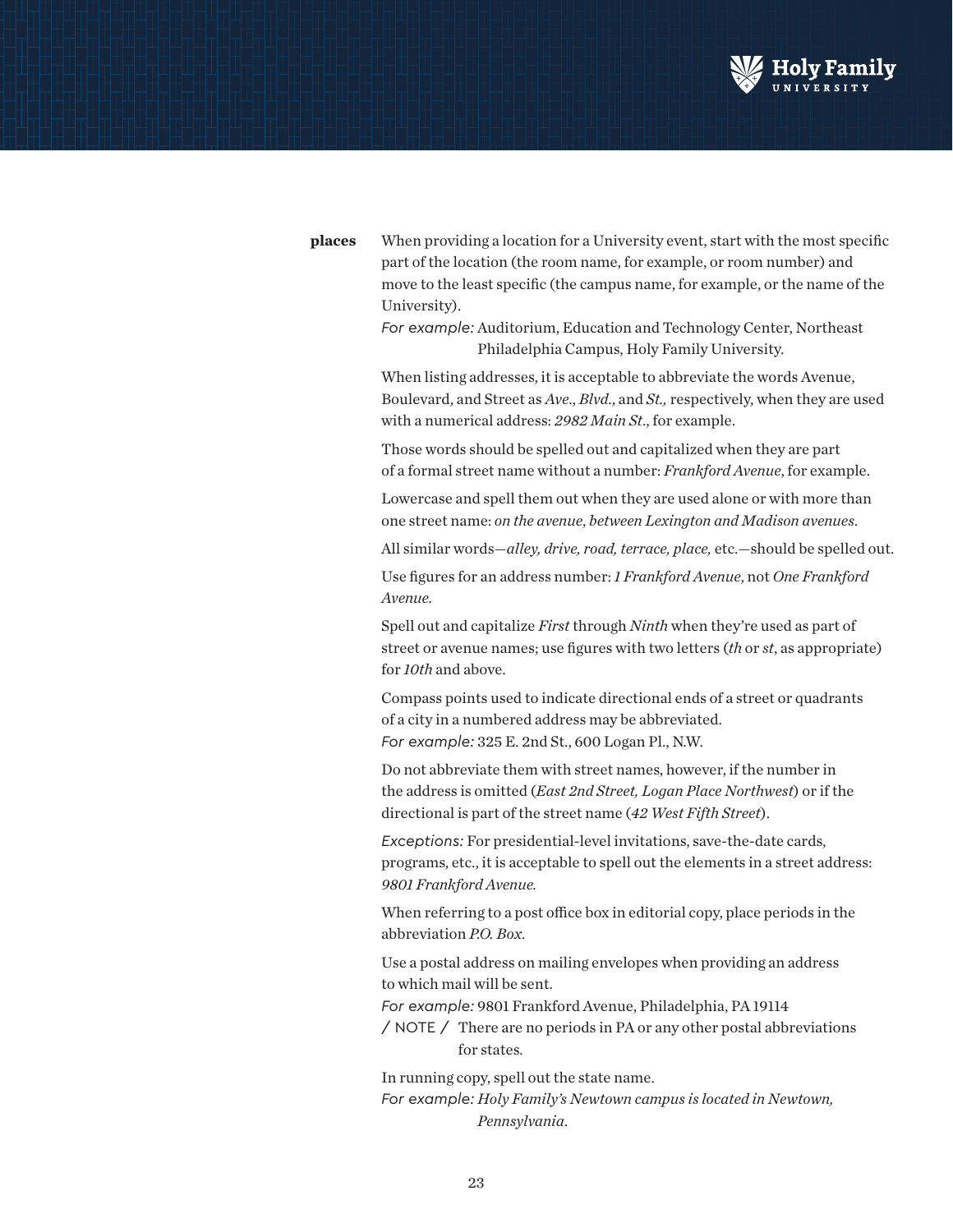

|                                             | Spell out North, East, South, West, etc., whether they are used as part of<br>an address or not. Lowercase directions only when they are used as compass<br>points.                                                                                                 |
|---------------------------------------------|---------------------------------------------------------------------------------------------------------------------------------------------------------------------------------------------------------------------------------------------------------------------|
|                                             | Examples: The University is in Northeast Philadelphia. Professor Johnson's<br>hometown is northeast of campus.                                                                                                                                                      |
| pregame, preseason,<br>postgame, postseason |                                                                                                                                                                                                                                                                     |
| premiere                                    | A first performance (not premier)                                                                                                                                                                                                                                   |
| <b>President's Advisory</b><br>Council      |                                                                                                                                                                                                                                                                     |
| <b>Presidents Day</b>                       |                                                                                                                                                                                                                                                                     |
| principal, principle                        | Principal refers to someone or something first in authority or importance:<br>school principal, principal player, principal problem. Principle refers to a fun-<br>damental truth: the principle of self-determination.                                             |
| professional titles                         | Academic, administrative, athletics, and other professional titles are capital-<br>ized when they immediately precede names and are used as part of names.<br>They are lowercase when they follow names or are used to help describe or<br>identify people further. |
|                                             | Professor John Smith, Ph.D., said                                                                                                                                                                                                                                   |
|                                             | John Smith, Ph.D., professor of philosophy, said                                                                                                                                                                                                                    |
|                                             | Academic and administrative titles are capitalized, however-whether or not<br>the title precedes or follows the name-if the person holds a named profes-<br>sorship or an endowed professorship.                                                                    |
|                                             | Titles are also capitalized in formal invitations, regardless of whether they<br>precede or follow the person's name.                                                                                                                                               |
|                                             | Joan M. Smith, Ph.D., President of Holy Family University, cordially invites you<br>to a regional reception for Holy Family alumni                                                                                                                                  |
| program                                     | Capitalize only if it is part of the official name of a program. Lowercase for<br>shortened, subsequent references.                                                                                                                                                 |
| P.S.<br>not PS                              |                                                                                                                                                                                                                                                                     |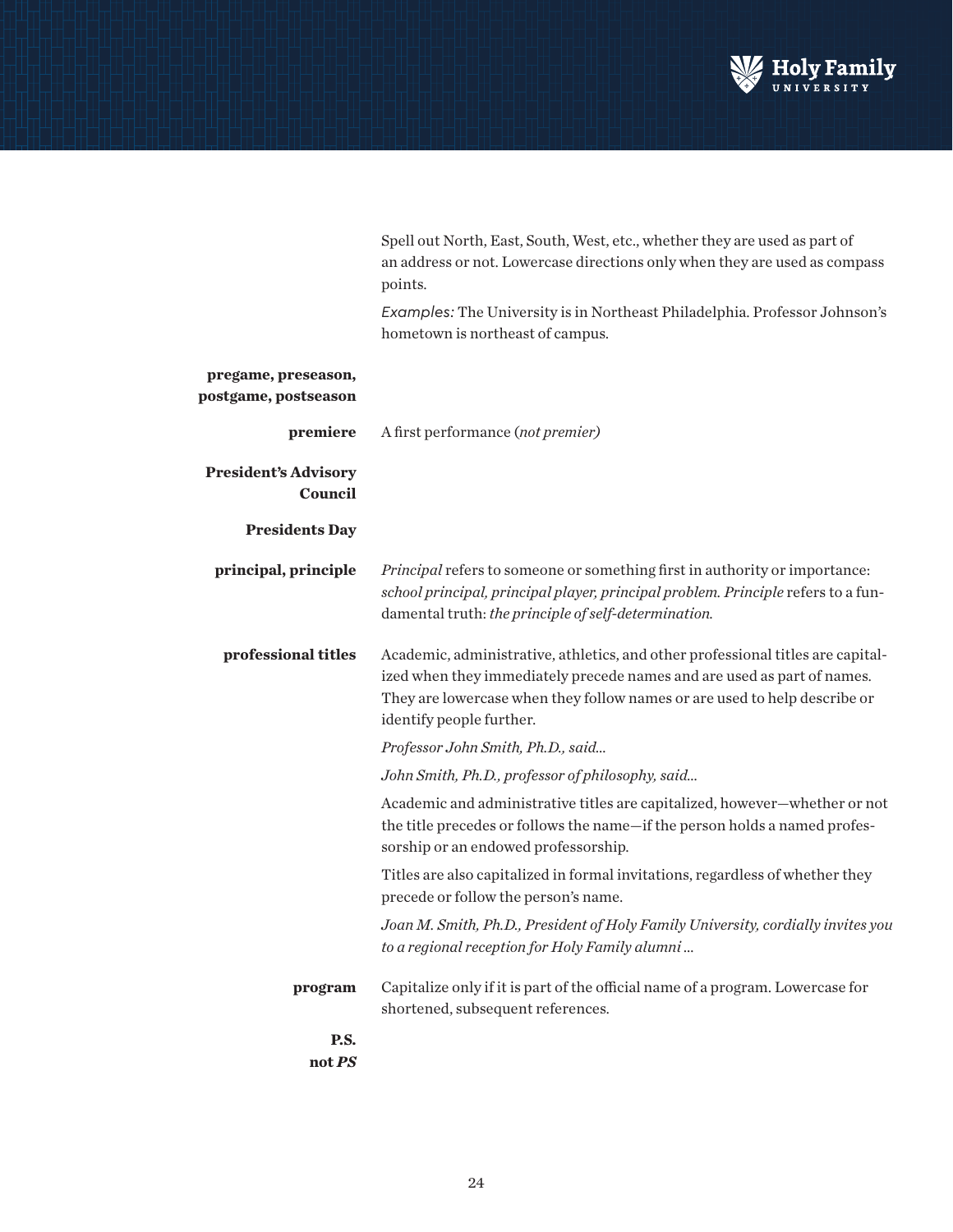

Q R

| race, ethnicity  | When race and ethnicity are relevant to stories and other communications,<br>consult with the person or people involved if appropriate to do so, to<br>determine how they prefer to be identified; follow their preference and be<br>as precise as possible. For further guidance, see the entry on race-related<br>coverage in the AP Stylebook, but note that Holy Family University<br>capitalizes the word Black when referring to a person's race and sense<br>of shared cultures and experiences. |
|------------------|---------------------------------------------------------------------------------------------------------------------------------------------------------------------------------------------------------------------------------------------------------------------------------------------------------------------------------------------------------------------------------------------------------------------------------------------------------------------------------------------------------|
| regarding        | regarding or in regard to (never in regards to)                                                                                                                                                                                                                                                                                                                                                                                                                                                         |
| religious titles | In general, follow AP Style.                                                                                                                                                                                                                                                                                                                                                                                                                                                                            |
|                  | <b>Reverend</b><br>This description, abbreviated Rev., is often the appropriate designation to<br>use before the name of a member of the clergy. The abbreviation Rev. should<br>be preceded by the word <i>the</i> because, unlike $Mr$ . and $Ms$ ., the abbreviation<br>Rev. does not stand for a noun.<br>For example: The Rev. Mark Jackson delivered a blessing on behalf<br>of the first-year students.                                                                                          |
|                  | Use the Rev. Dr. only if the individual has an earned doctoral degree (doctor of<br>divinity degrees are often honorary) and reference to the degree is relevant.                                                                                                                                                                                                                                                                                                                                       |
|                  | On subsequent references, use Father before the last name of a Catholic<br>priest.                                                                                                                                                                                                                                                                                                                                                                                                                      |
|                  | <b>Sister</b><br>Capitalize Sister when it is used before the names of nuns. On first mention,<br>follow the format Sister First Name Last Name, Religious Community<br>Affiliation, Highest Degree Earned.                                                                                                                                                                                                                                                                                             |
|                  | Thereafter, use Sister First Name                                                                                                                                                                                                                                                                                                                                                                                                                                                                       |
|                  | For example: Sister Jane Doe, CSFN, Ph.D., Dean of Education, attended the<br>meeting. Sister Jane spoke on enhancements to the program.                                                                                                                                                                                                                                                                                                                                                                |
|                  | / NOTE / Abbreviate Sister as S., not Sr.                                                                                                                                                                                                                                                                                                                                                                                                                                                               |
|                  | / NOTE / Some of the sisters use Mary or derivations of Mary spelled out<br>with their other names. If there is a question as to the preferred<br>rendering of a sister's name, contact the sister.                                                                                                                                                                                                                                                                                                     |

**Q&A** not *Q-and-A*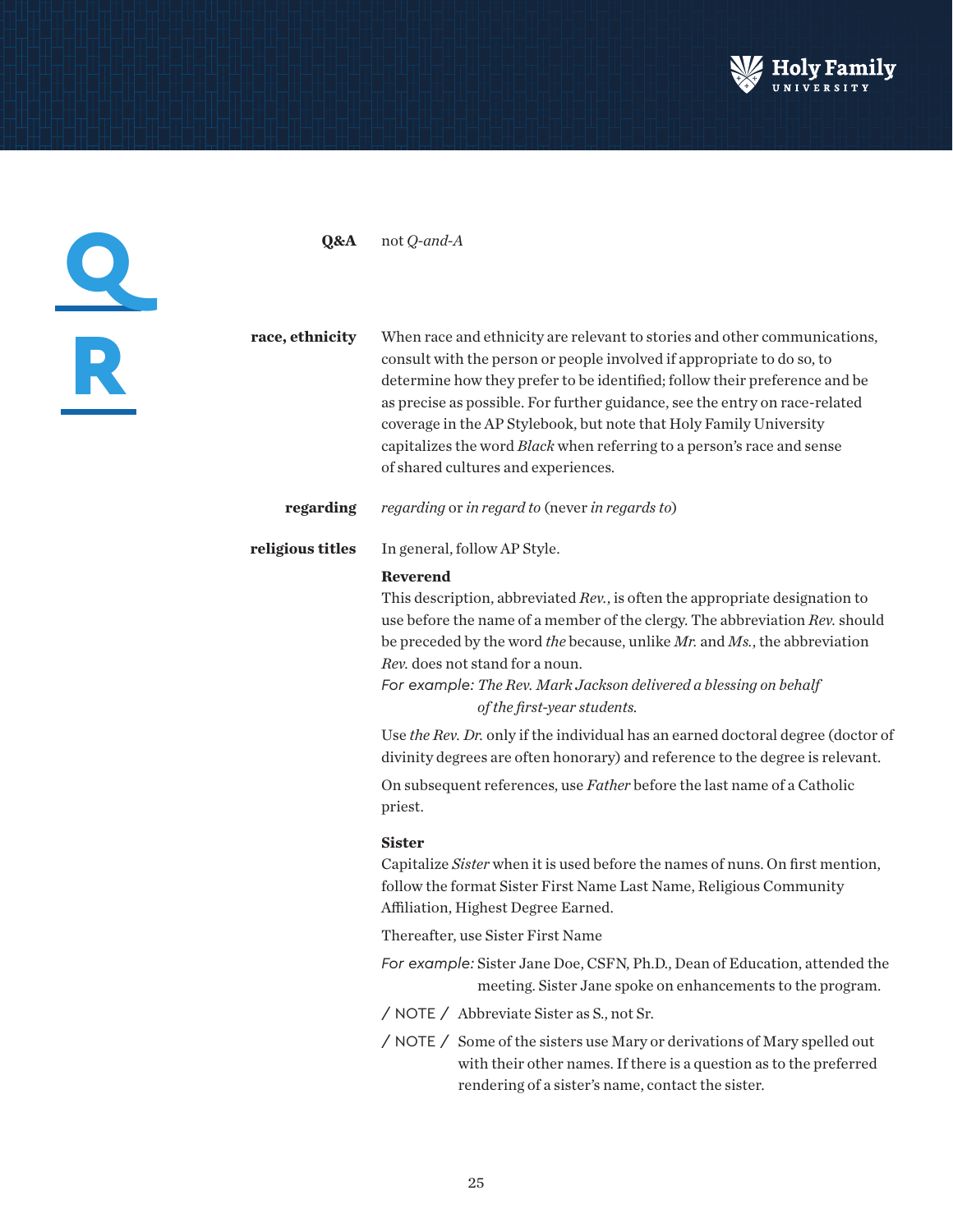

 When listing the Sisters' names, follow this protocol for religious order and degree clarity.

| S. Jane Smith, CSFN      | (Not an alumna)                                                         |
|--------------------------|-------------------------------------------------------------------------|
| S. Jane Smith, CSFN, '87 | (Alumna)                                                                |
|                          | S. Jane Smith, CSFN, '87, M'94 (Alumna, Bachelor, and graduate degrees) |
|                          | S. Jane Smith, CSFN, '87, Ph.D. (Alumna, Bachelor degree but not        |
|                          | graduate degree)                                                        |

## **CSFN**

A Sister of the Holy Family of Nazareth congregation is identified by the initials **CSFN** (Latin for *"Congregatio Sororum Sacrae Familiae de Nazareth*"; English: "*Congregation of the Sisters of the Holy Family of Nazareth*") placed after her name. These initials should appear immediately after the Sister's name before any other information.

*For example:* Sister Francesca Onley, CSFN '59, Ph.D.

# **Brother**

See the guidelines for *Sister*. Do not abbreviate *Brother*.

 Abbreviations for Catholic religious orders can be found online at: www.catholicdoors.com/misc/abbrev.htm

## **Popes**

Pope Francis on first reference; Pope Francis, the pope, or the pontiff (but not Francis) on subsequent references.

### **Cardinals, Archbishops, Bishops**

The preferred form for first reference is to use Cardinal before (not after) the individual's given name: *Nelson Pérez, archbishop of Philadelphia*. On second and subsequent references: Archbishop Pérez or *the archbishop*.

 Substitute the Most Rev. if applicable and appropriate in the context: He spoke to the Most Rev. Anthony Bevilacqua, archbishop of Philadelphia. On subsequent references, use *Archbishop Bevilacqua* or *the archbishop*. His Eminence is the proper form of address for a cardinal. His Excellency is the proper form of address for an archbishop. His Holiness is the proper form of address for the pope.

## **Monsignor**

Abbreviate this form of address (meaning "my lord") before the name of a Roman Catholic priest who has received this honor: *Msgr. Edward O'Meara.*

**R.S.V.P.** Not RSVP. Do not use *please* before *RSVP*. It is redundant.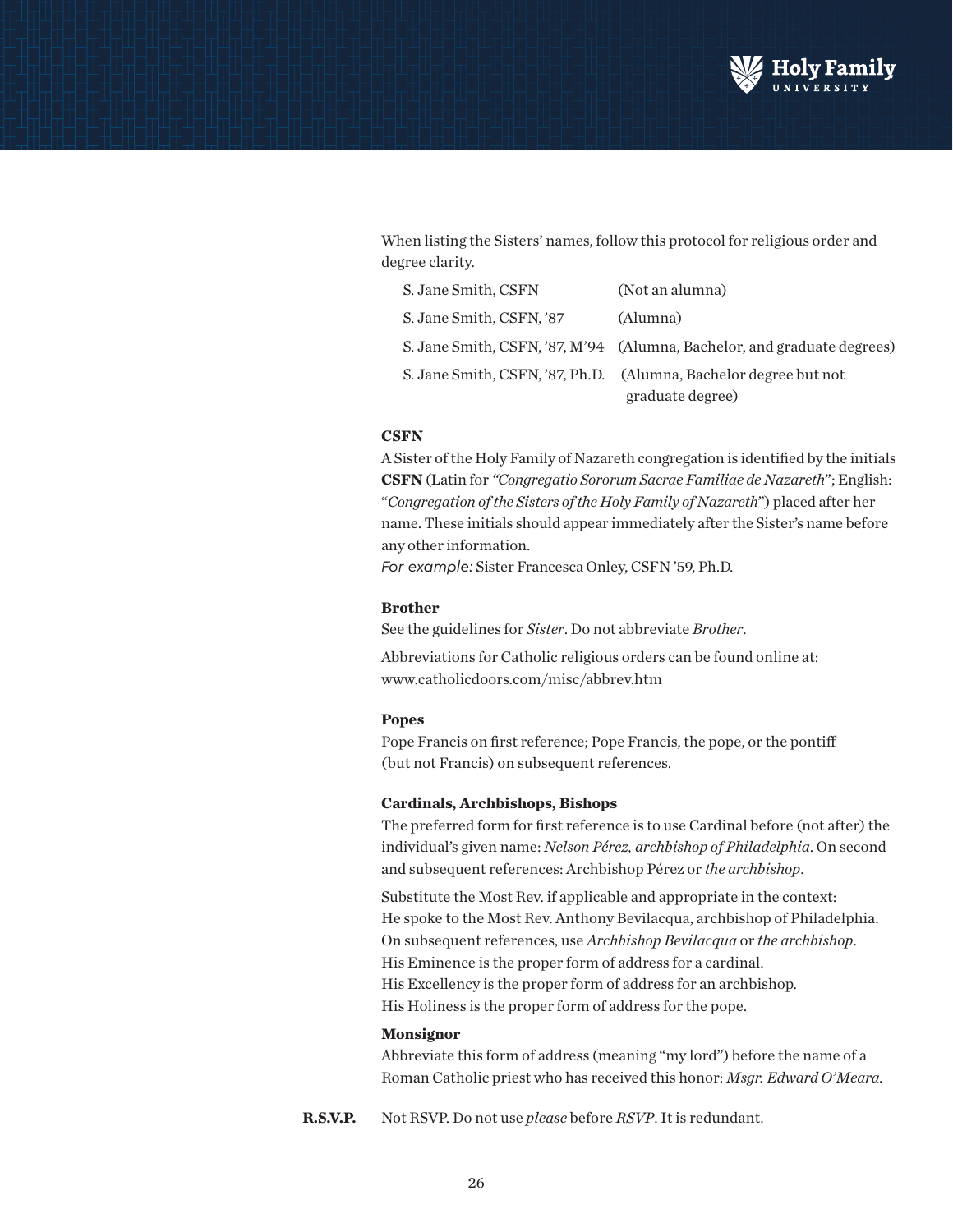

 $\mathbf I$ 

| schools                   | Always capitalize as proper nouns.                                          |  |
|---------------------------|-----------------------------------------------------------------------------|--|
|                           | • School of Arts & Sciences                                                 |  |
|                           | • School of Business & Professional Studies                                 |  |
|                           | · School of Education                                                       |  |
|                           | • School of Nursing & Health Sciences                                       |  |
| scores                    | Use a hyphen between the scores of the winning and losing teams             |  |
|                           | in a competitive event. Do not include spaces on either side of the hyphen. |  |
|                           | The Tigers beat the Cardinals, 5-3, on Friday.                              |  |
|                           | Use a comma for this format:                                                |  |
|                           | Holy Family University 5, State University 3                                |  |
| spaces                    | Use only one space after periods and colons; use only one space after       |  |
|                           | commas; and do not use spaces around an em dash.                            |  |
| <b>Sponsored ministry</b> | The following phrase must be included on marketing and communications       |  |
|                           | materials:                                                                  |  |
|                           | Holy Family University is a sponsored ministry of the Sisters of the        |  |
|                           | Holy Family of Nazareth.                                                    |  |
| state names               | Use two-letter, uppercase abbreviations for all 50 U.S. states.             |  |
|                           | Do not use periods. (e.g., PA, NJ, DE).                                     |  |
|                           | Use state of Washington or Washington state when it's necessary to          |  |
|                           | distinguish the state from the District of Columbia. Washington State       |  |
|                           | is the name of a university in the state of Washington.                     |  |
| <b>St. Joseph Hall</b>    | Not St. Joseph's Hall                                                       |  |
|                           |                                                                             |  |
| student-athlete           |                                                                             |  |
|                           |                                                                             |  |

| telephone numbers   | 215-637-7700 (no parentheses for area codes)                                                                                                                                                                                                            |
|---------------------|---------------------------------------------------------------------------------------------------------------------------------------------------------------------------------------------------------------------------------------------------------|
| theater vs. theatre | Use "theater" unless the proper (and official) name is spelled differently.                                                                                                                                                                             |
| time                | Do not use ciphers unless listing the half-hour: (1 p.m., not 1:00 p.m.;<br>but 1:30 p.m.). Use a.m. or p.m.—lowercase, with periods. Avoid redundancies<br>such as 10 a.m. tomorrow morning. Use noon and midnight instead of 12 p.m.<br>and $12$ a.m. |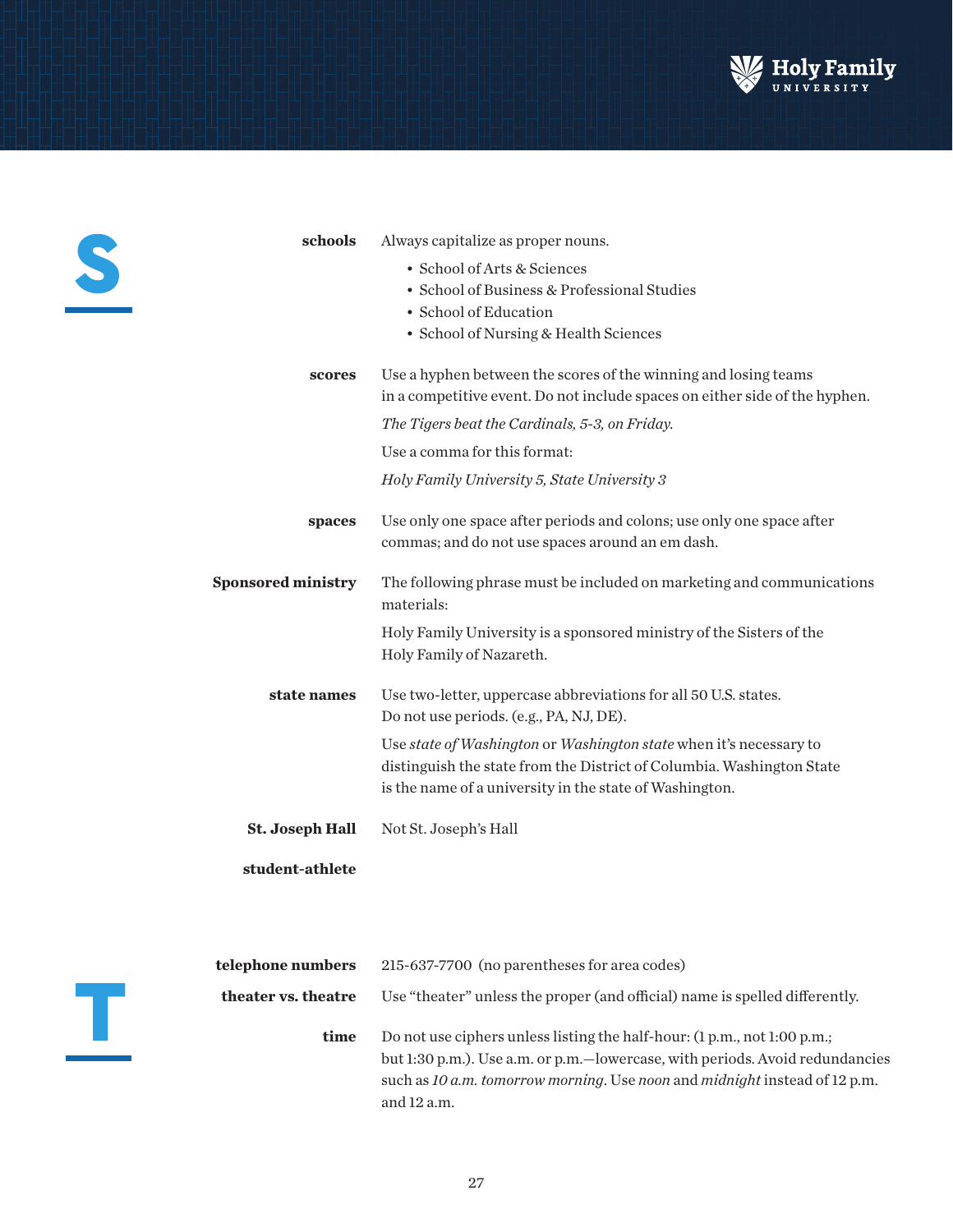

| time periods                             | Always spell out the word to in editorial copy when indicating a period of<br>time: The event will take place on Saturday from 8 a.m. to 10 p.m. When using<br>an en dash in place of the word to to indicate a period of time, include one<br>space on each side of the endash: $3 - 5 p.m$ .             |
|------------------------------------------|------------------------------------------------------------------------------------------------------------------------------------------------------------------------------------------------------------------------------------------------------------------------------------------------------------|
| $tipoff(n.)$ , tip off $(v.)$            |                                                                                                                                                                                                                                                                                                            |
| titles of works<br>and academic lectures | Italicize the titles of books, periodicals (including "The," if appropriate),<br>newsletters, plays, book-length poems, films, paintings, sculptures, comic<br>strips, radio and television series, and long musical compositions.                                                                         |
|                                          | Use quotation marks with the titles of theses, dissertations, art exhibitions,<br>short stories, poems, articles, essays, chapters of books, song titles, and other<br>short musical works, and episodes of television series.<br>For example: the "The One with the Apothecary Table" episode of Friends. |
|                                          | Use quotation marks with the titles of academic lectures.<br>For example: "The Beauty and Promise of Molecular Nanotechnology."                                                                                                                                                                            |
| toward                                   | Not towards                                                                                                                                                                                                                                                                                                |
| trustees                                 | Use Holy Family University Board of Trustees on first reference and Board<br>of Trustees, the Board or Trustees on subsequent references when referring<br>to Holy Family's Board of Trustees.                                                                                                             |
| <b>University</b>                        | University is capitalized when it refers to Holy Family University.<br>For example: Holy Family has two locations in Pennsylvania. The University                                                                                                                                                          |



*also has on-site partnership opportunities in healthcare settings for its nursing students.*

# **upper-level students** Avoid using the word *upperclassmen* to refer to sophomores, juniors, and seniors.

URLs Many URLs can be abbreviated. It is not necessary, for example, to use *http://* in web addresses. Similarly, it may not be necessary to use *www.* Test the URL to see if you can reach the desired web page without these components. If so, we recommend not using *http://* and *www. For example: Apply online at holyfamily.edu.*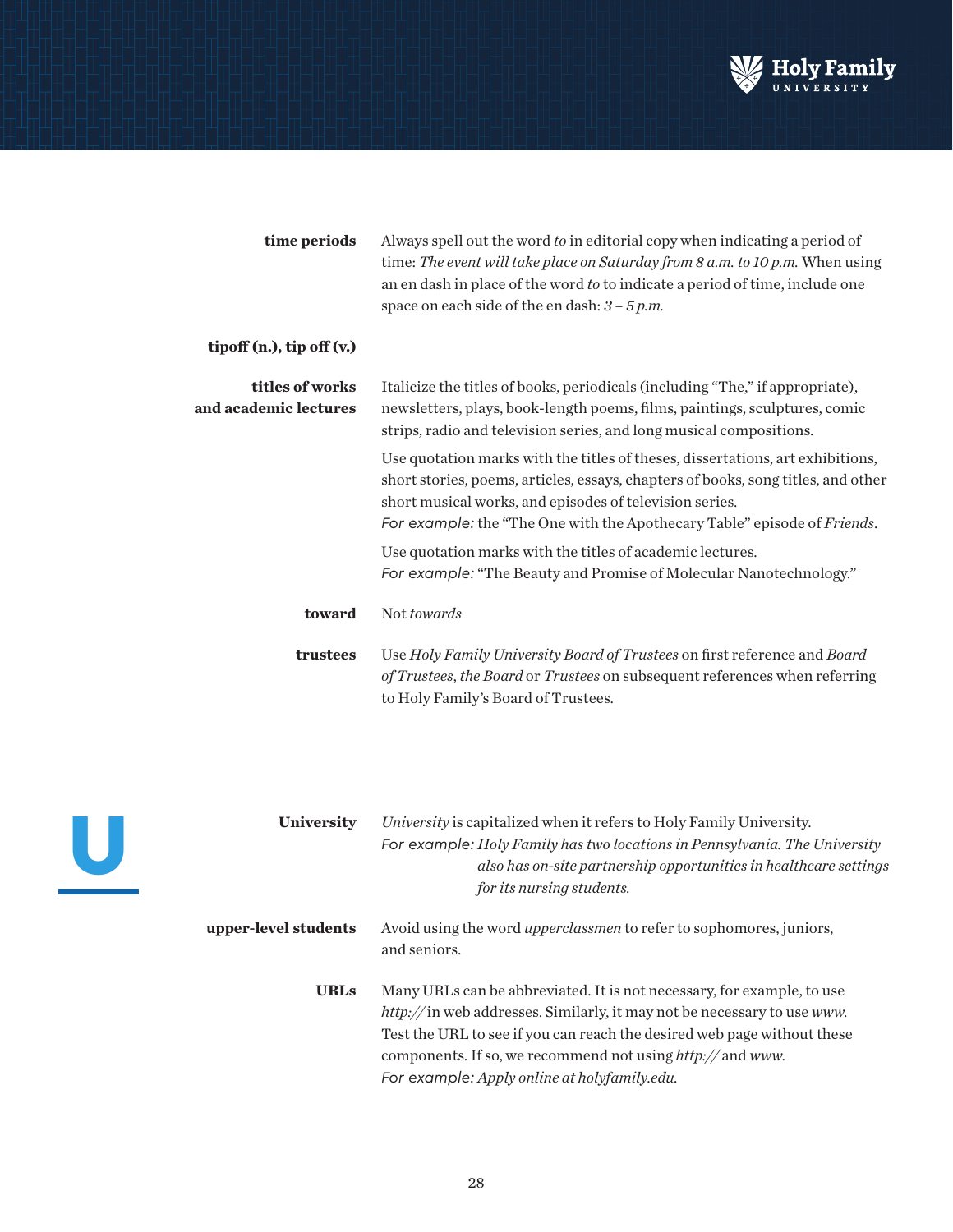

 Do not format URLs in italics. If you want to draw attention to a URL in a printed piece, consider using bold or a color. For the most part, URLs should be lowercased; test the URL to be sure it is not case-sensitive.

 A period should follow a web or email address if the address comes at the end of a complete sentence:

*For example: For more information, visit holyfamily.edu. For more information, email name@holyfamily.edu.*

 Try to avoid breaking a URL at the end of a line of text. When the URL does not fit entirely on one line, break it into two or more lines without adding a hyphen or other punctuation mark.

**vertical lists** When possible, introduce a vertical list with a complete sentence, followed by a colon. If the items in the list are numbered, a period should follow the numeral and each item should begin with a capital letter. If items run over one line, the second and subsequent lines should be indented.

> Items in a vertical list take no periods unless one or more of the items are complete sentences. If the vertical list completes a sentence begun in the introductory element, the final period is omitted unless the items in the list are separated by commas or semicolons.

 *All of our classrooms include standard amenities:*

- wireless Internet
- smart technology
- ergonomic desks
- coffee stations

 Commas are not usually used following a series of brief items in a vertical list. But when the items in the list are phrases, especially long phrases, that complete the sentence containing them, each item may be separated by commas (or semicolons, if a comma or commas are used within one or more items), with the last item taking a period. A colon should not be used to introduce a list in which the listed items combine with the introductory text to form a complete sentence.

 *The CEO said the company has been able to*

- increase sales by 22% during the first quarter;
- improve productivity, particularly in U.S. factories;
- provide all employees with a 3% raise.

V